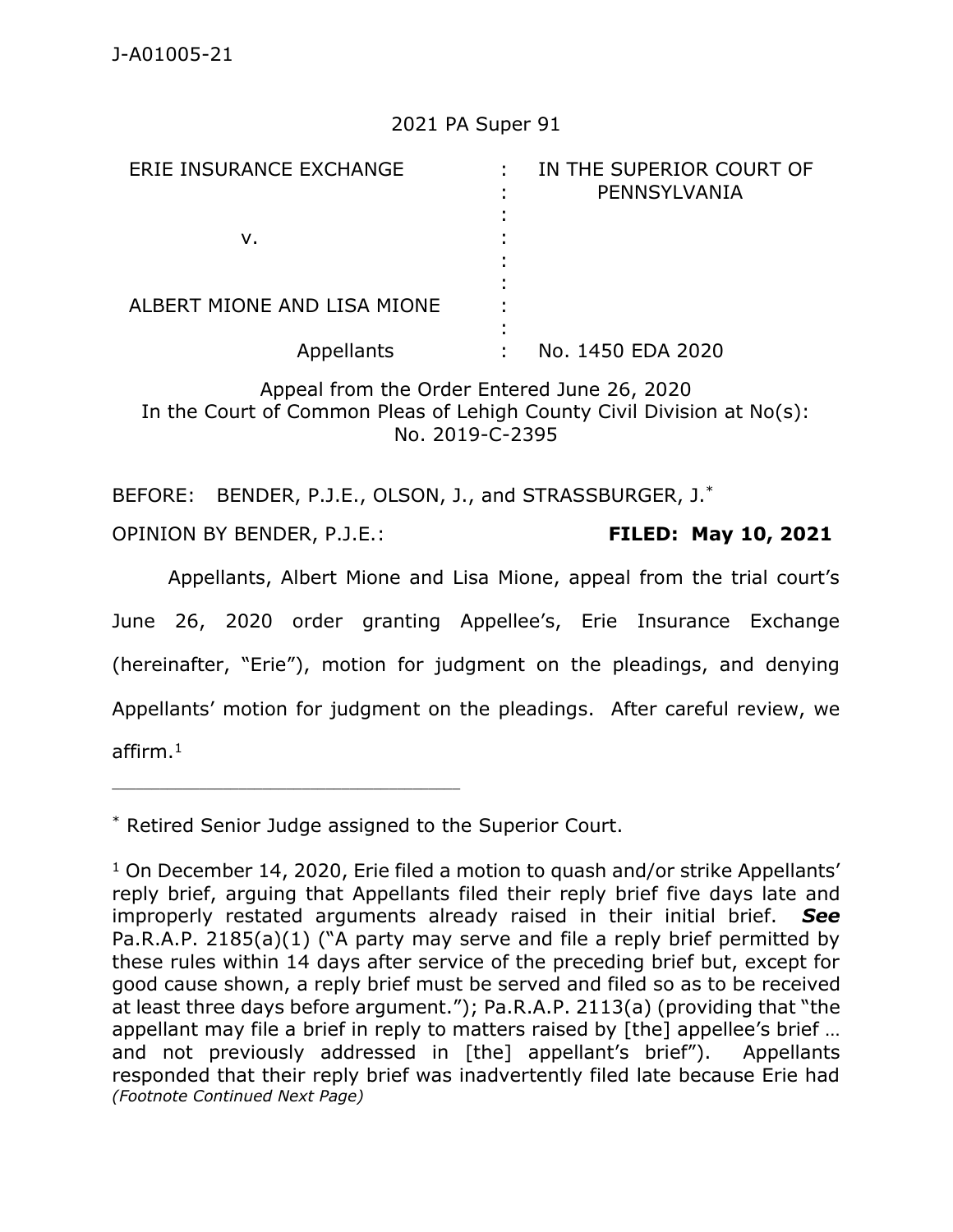The trial court summarized the underlying facts, procedural history, and

arguments of the parties as follows: 2

\_\_\_\_\_\_\_\_\_\_\_\_\_\_\_\_\_\_\_\_\_\_\_\_\_\_\_\_\_\_\_\_\_\_\_\_\_\_\_\_\_\_\_\_

This case arises out of a dispute over whether … [Appellants] are entitled to underinsured motorist (["]UIM["]) benefits for a motor vehicle accident on July 21, 2018[,] under two policies issued by [Erie].<sup>[3]</sup> On July 21, 2018, while operating his 2008 Suzuki GS500F motorcycle, Albert was involved in a motor vehicle accident with a third-party, Cory Huff. At that time, Albert, Lisa, and Angela S. Mione ... resided together.<sup>[4]</sup> Albert recovered the applicable policy limits from the tort liability insurer for Cory Huff

filed its brief five days early, and Appellants had neglected to change the due date of their reply brief on their calendar. Appellants further asserted that their reply brief simply responded to points made by Erie and elaborated upon their original arguments. Upon review, we decline to quash or strike Appellants' reply brief based on the relatively minor defects complained about by Erie, as they do not hinder our review and do not seem to have caused prejudice to Erie in any way. *See* Pa.R.A.P. 2101 ("Briefs and reproduced records shall conform in all material respects with the requirements of these rules as nearly as the circumstances of the particular case will admit, otherwise they *may* be suppressed, and, if the defects are in the brief or reproduced record of the appellant and are substantial, the appeal or other matter *may* be quashed or dismissed.") (emphasis added).

<sup>2</sup> In the future, we respectfully ask the trial court to please not provide the background and rationale for its decision in lengthy, single-spaced footnotes to its order. *See* Pa.R.A.P. 1925(a) Opinion, 8/28/20, at 3 ("The reasons for this [c]ourt's decision were sufficiently set forth in footnotes one and two of the June 26, 2020 [o]rder, and we incorporate them herein, as if fully set forth."). Using lengthy, single-spaced footnotes makes it very difficult for us to read.

<sup>3</sup> "[Uninsured motorist coverage (UM)] applies when an insured suffers injury or damage caused by a third-party tortfeasor who is uninsured, whereas UIM coverage is triggered when a third-party tortfeaser [*sic*] injures or damages an insured and the tortfeasor lacks sufficient insurance coverage to compensate the insured in full." *Gallagher v. GEICO Indem. Co.*, 201 A.3d 131, 132 n.1 (Pa. 2019).

<sup>4</sup> Lisa is Albert's wife, and Angela is Albert's daughter. *See* Appellants' Motion for Judgment on the Pleadings,  $1/8/20$ , at  $\P$  4.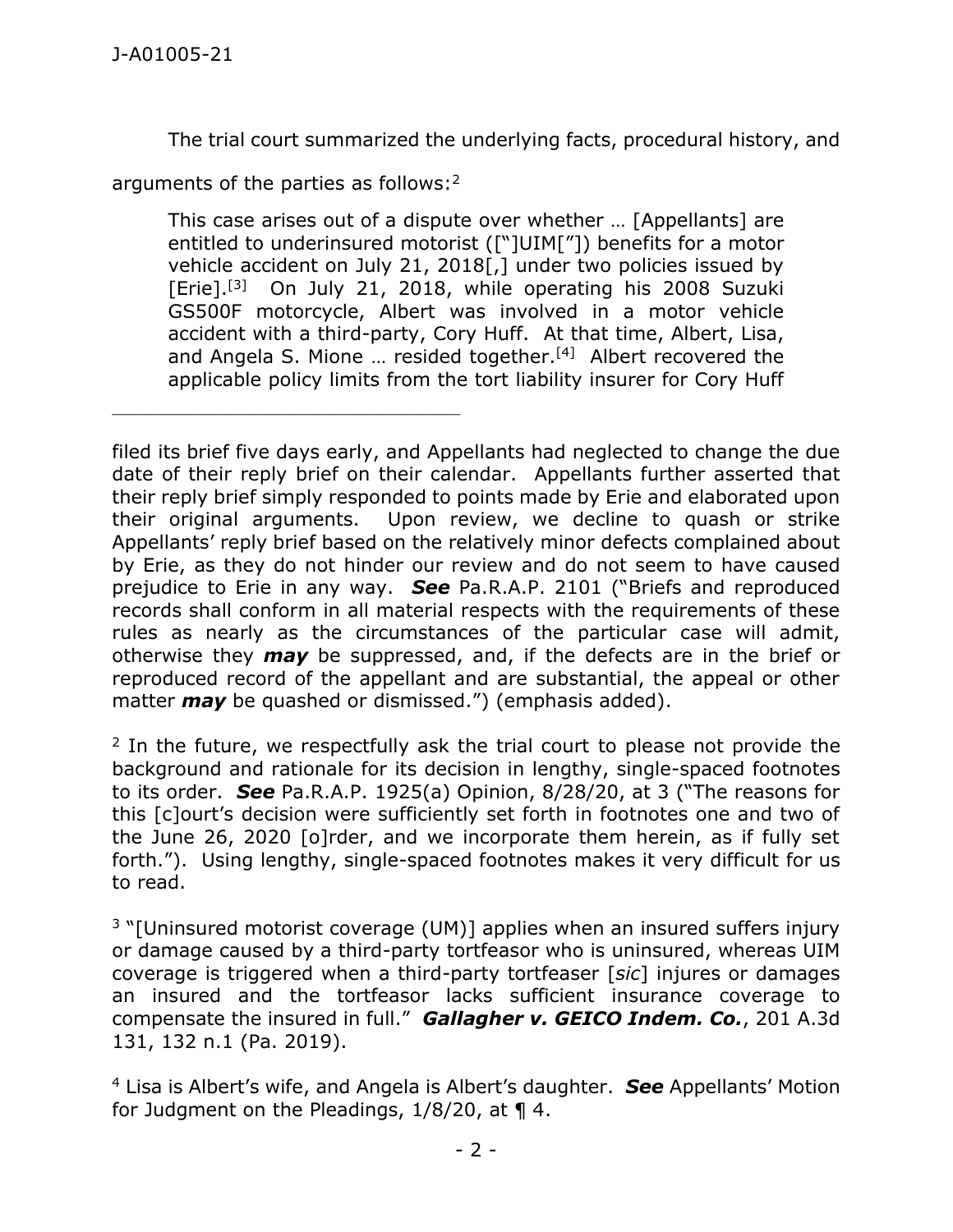and then sought to recover benefits from Erie Auto Policy #Q031507213 issued to Albert and Lisa[,] and Erie Auto Policy #Q093013593 issued to Angela [(collectively referred to herein as "Erie Auto Policies")]. Neither Erie Auto Policy #Q031507213[,] nor Erie Auto Policy #Q093013593[,] listed the 2008 Suzuki GS500F motorcycle as a covered vehicle. Instead, the 2008 Suzuki GS500F motorcycle was insured under Progressive Insurance Company Policy #27195650 (["]Progressive Motorcycle  ${\sf Policy}['']).^{[5]}$ 

\*\*\*

On November 6, 2019, Erie filed its *Amended Complaint-Declaratory Judgment.* On November 26, 2019, [Appellants] filed *Defendant[s], Albert Mione and Lisa Mione's Answer to Complaint with New Matter, and Counterclaim for Declaratory Judgment*. On December 4, 2019, Erie filed its *Reply to New Matter and Counterclaim for Declaratory Judgment of Defendants, Albert Mione and Lisa Mione.* The pleadings are closed. On December 13, 2019, Erie filed its *Motion of Plaintiff, Erie Insurance Exchange, for Judgment on the Pleadings*. On January 8, 2020, [Appellants] filed *Defendants, Albert Mione and Lisa Mione's Motion for Judgment on the Pleadings* and *Defendants, Albert Mione and Lisa Mione's, Answer to Motion for Judgment on the Pleadings of Plaintiff, Erie Insurance Exchange*. On January 21, 2020, Erie filed *Plaintiff, Erie Insurance Exchange's, Opposition to Motion for Judgment on the Pleadings of Defendants.* Thereafter, in late January 2020, [Appellants] filed a [r]eply [b]rief, a [s]upplemental [b]rief, and a [p]ost-[a]rgument [b]rief. On March 26, 2020, Erie also filed a [p]ost-[a]rgument [b]rief.

In its *Motion*, Erie contends that [Appellants] are precluded from recovering UIM benefits under Erie Auto Policy #Q031507213[,] and Erie Auto Policy #Q093013593[,] because Albert's 2008 Suzuki GS500F motorcycle is not listed as a covered vehicle on either Erie Auto Policy[,] and both Erie Auto Policies contain a "household exclusion" that bars [Appellants] from recovering UIM benefits for injuries arising out of operation of a non-listed

\_\_\_\_\_\_\_\_\_\_\_\_\_\_\_\_\_\_\_\_\_\_\_\_\_\_\_\_\_\_\_\_\_\_\_\_\_\_\_\_\_\_\_\_

<sup>5</sup> Albert had rejected UIM coverage under the Progressive Motorcycle Policy. *See* Appellants' Brief at 4; Erie's Brief at 5.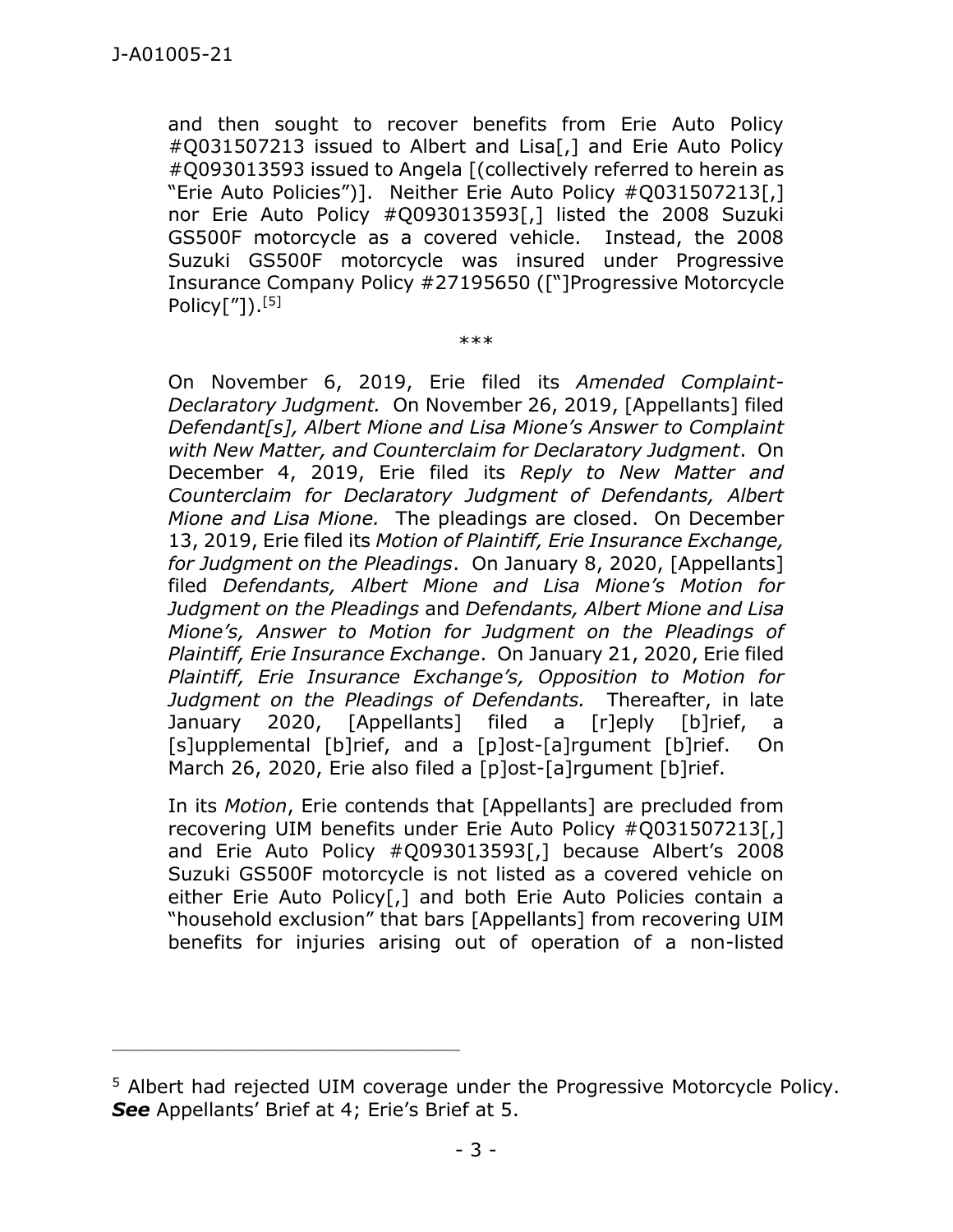miscellaneous vehicle.<sup>[6]</sup> Erie further contends that the Supreme Court of Pennsylvania's decision in *Gallagher*[, cited *supra* at note 3 and discussed further *infra*,] is inapplicable in this case because the decision in *Gallagher* involved a situation where the "household exclusion" acted to prevent recovery of stacked UIM benefits even though the plaintiff had paid for stacked UIM coverage on his motorcycle policy and his auto policy, whereas here, Albert did not pay for stacked UIM coverage on his Progressive Motorcycle Policy, but Albert, Lisa, and Angela did pay for stacked UIM coverage on both Erie Auto Policies at issue.<sup>[7]</sup> Erie contends that this case is governed by the Supreme Court of Pennsylvania's decision in *Eichelman v. Nationwide Ins. Co.*, 711 A.2d 1006 (Pa. 199[8]), where the plaintiff did not pay for UIM coverage on his motorcycle policy and [the] Supreme Court held that the "household exclusion" prevented him from recovering UIM benefits under auto policies issued to members of his household.

In response and in their *Motion*, [Appellants] contend that[,] although the 2008 Suzuki GS500F motorcycle was not listed on either Erie Auto Policy, Erie knew about its presence in the

<sup>6</sup> The household exclusion in the Erie Auto Policies states:

This insurance does not apply to:

5. damages sustained by "**anyone we protect**" while "**occupying**" or being struck by a "**miscellaneous vehicle**" owned or leased by "**you**" or a "**relative**," but not insured for Uninsured or Underinsured Motorists Coverage under this policy.

See Erie's Amended Complaint, 11/6/19, at Exhibit C (UM/UIM Coverage Endorsement at 3) (emphasis in original). The definition of "miscellaneous vehicle" in the Erie Auto Policies includes motorcycles. *Id.* (Auto Insurance Policy at 2).

 $7$  "The basic concept of stacking is the ability to add the coverages available from different vehicles and/or different policies to provide a greater amount of coverage available under any one vehicle or policy." *Erie Ins. Exch. v.*  **Petrie**, 242 A.3d 915, 917 n.2 (Pa. Super. 2020) (citation omitted). "There are two types of stacking, **intra**-policy and **inter**-policy. Intra-policy stacking is when more than one vehicle is insured under a single policy of insurance. Inter-policy stacking … is the addition of coverages for vehicles insured under different policies of insurance." *Id.* (citation omitted; emphasis in original).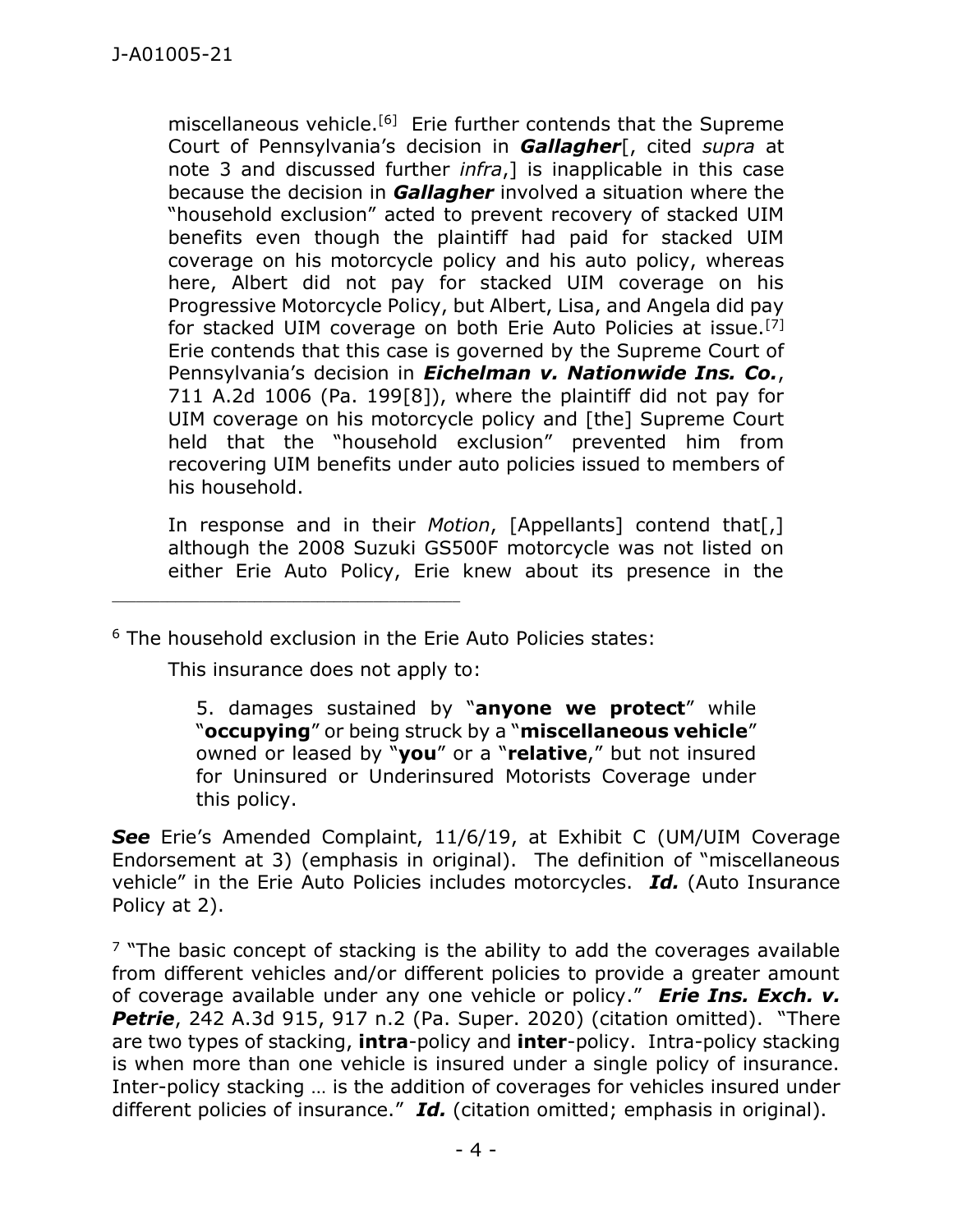household. [Appellants] further contend that it is against public policy and the Motor Vehicle Financial Responsibility Law (["]MVFRL["]), 75 Pa.C.S.[] § 1701 *et seq*., for Erie to completely exclude motorcycles from coverage. [Appellants] contend that the "household exclusion" contained in both Erie Auto Policies is void. [Appellants] further contend that Albert's rejection of UIM coverage on his Progressive Motorcycle Policy does not prevent access to the UIM coverage available under both Erie Auto Policies. [Appellants] contend that Albert did not purchase separate UIM coverage on the Progressive Motorcycle Policy because of the "abundant" UIM coverage purchased under the Erie Auto Policies and that it is inequitable to penalize [Appellants] simply because Albert did not purchase "additional" UIM coverage for his motorcycle. [Appellants] further rely on the proposition that "stacked" UIM coverage is the default coverage available on every insurance policy and that the *Eichelman* decision has been implicitly overruled.

In response, Erie contends that *Eichelman* is still good law because *Eichelman* and *Gallagher* addressed the household exclusion under two factually different circumstances. Erie contends that *Eichelman* upheld the "household exclusion" where "an insured owned and operated a vehicle on which he or she rejected UM/UIM benefits entirely, yet made a claim for such benefits under a household UM/UIM policy which did not insure the occupied vehicle." Erie further contends that *Gallagher* is distinguishable because it involved "stacking" and here, there is no policy for [Appellants] to "stack" Erie UIM benefits on because Albert rejected UIM coverage on his Progressive Motorcycle Policy. Erie further contends that entering judgment in its favor still affords [Appellants] the benefit of the insurance they paid for because they "chose to pay reduced premiums by not insuring the subject motorcycle under either of the Erie [Auto P]olicies, and chose to pay a further reduced premium by rejecting UM/UIM coverage outright on the policy of insurance which listed the motorcycle."

Trial Court Order ("TCO"), 6/26/20, at 1 n.1, 2 n.2 (internal citations omitted).

The trial court granted Erie's motion for judgment on the pleadings,

declaring that Appellants are precluded from recovering UIM benefits under

the Erie Auto Policies, and denied Appellants' competing request for judgment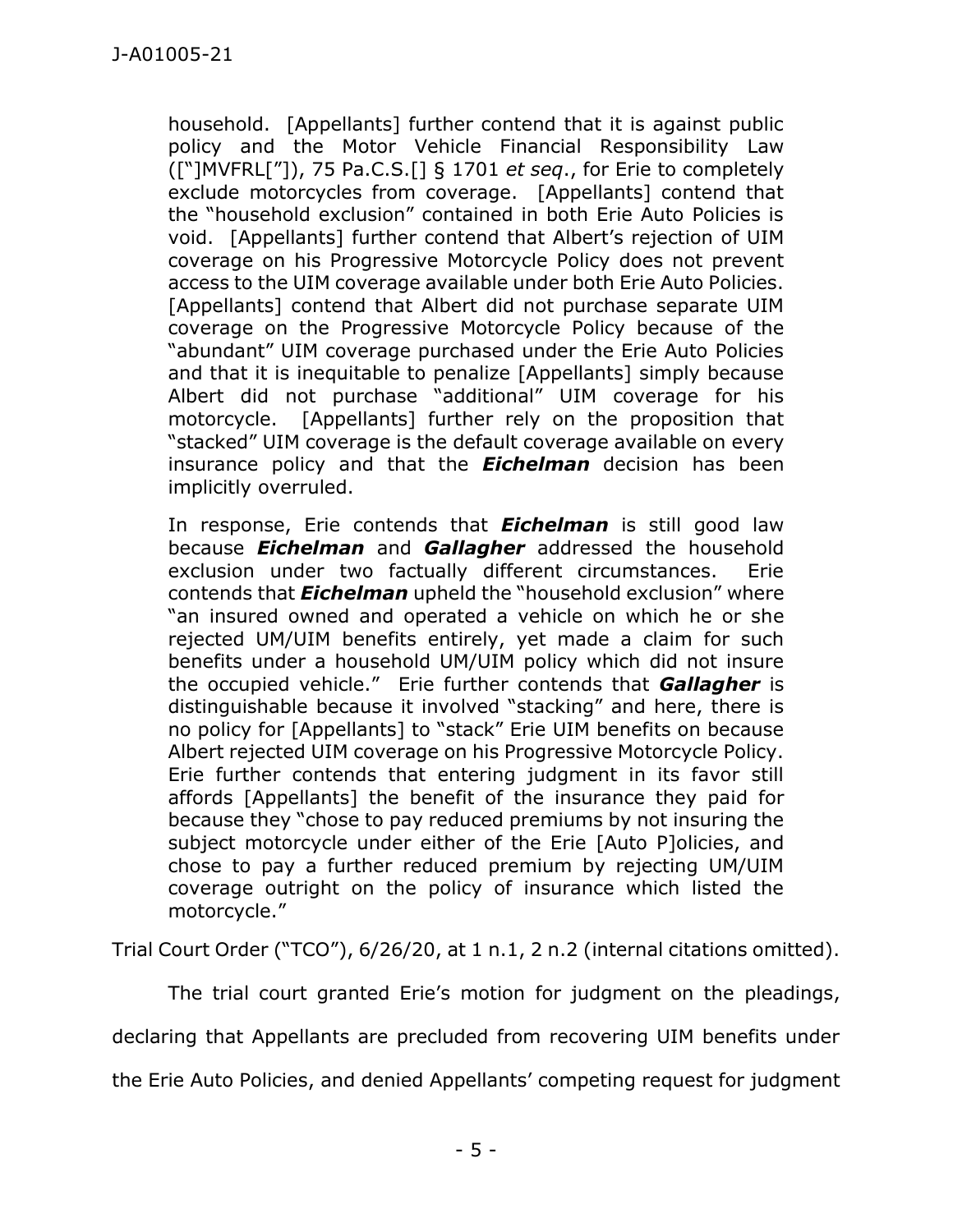on the pleadings. In doing so, the trial court determined that, as a matter of law, Appellants "are precluded from recovering UIM benefits under Erie Auto Policy #Q031507213 issued to Albert and Lisa[,] and Erie Auto Policy #Q093013593 issued to Angela[,] because Albert rejected UIM benefits on his Progressive Motorcycle Policy, which means that there is no underlying policy to 'stack' the Erie Auto Policy benefits onto." *Id.* at 2 n.2. In addition, the trial court found *Gallagher* to be factually distinguishable from Appellants' situation and instead ascertained that "the facts in this case are nearly identical to the facts in *Eichelman*, where the Supreme Court of Pennsylvania enforced the household exclusion because the insured was operating a vehicle covered by an insurance policy that did not provide UIM coverage." *See id.* 

Appellants filed a timely notice of appeal from the trial court's order. The trial court subsequently directed Appellants to file a concise statement of errors complained of on appeal pursuant to Pa.R.A.P. 1925(b), and they timely did so.

Presently, Appellants raise the following issue for our review:

Did the trial court err in entering judgment in favor of … Erie … whereby it: (1) held that the household exclusions in the Erie Auto Policies barred the [UIM] claims of Albert…; (2) concluded that the decision of the Pennsylvania Supreme Court in *Gallagher* … was not applicable; and (3) based its decision on elections and waivers under the [Progressive] Motorcycle Policy, in direct contravention of the methodology adopted by the Supreme Court of Pennsylvania for the evaluation of contractual [UIM] claims, rather than focusing on the terms and provisions of the [Erie] Auto Policy, alone?

Appellants' Brief at 2 (some capitalization omitted).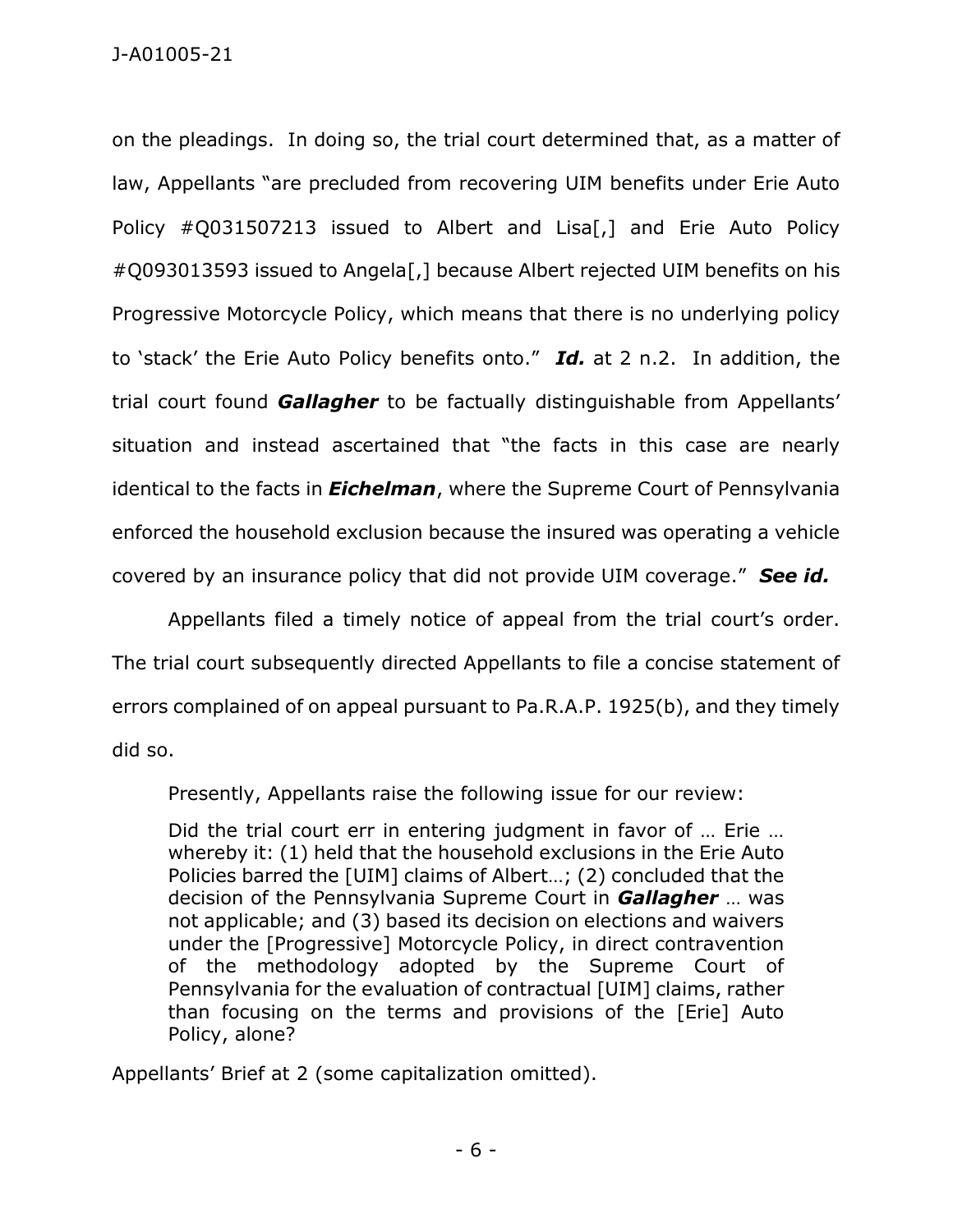Initially, we note our standard of review for judgment on the pleadings:

Entry of judgment on the pleadings is permitted under Pennsylvania Rule of Civil Procedure 1034, which provides that "after the pleadings are closed, but within such time as not to unreasonably delay trial, any party may move for judgment on the pleadings." Pa.R.C.P. 1034(a). A motion for judgment on the pleadings is similar to a demurrer. It may be entered when there are no disputed issues of fact and the moving party is entitled to judgment as a matter of law.

Appellate review of an order granting a motion for judgment on the pleadings is plenary. The appellate court will apply the same standard employed by the trial court. A trial court must confine its consideration to the pleadings and relevant documents. The court must accept as true all well[-]pleaded statements of fact, admissions, and any documents properly attached to the pleadings presented by the party against whom the motion is filed, considering only those facts which were specifically admitted.

We will affirm the grant of such a motion only when the moving party's right to succeed is certain and the case is so free from doubt that the trial would clearly be a fruitless exercise.

*Rourke v. Pennsylvania Nat. Mut. Cas. Ins. Co.*, 116 A.3d 87, 91 (Pa.

Super. 2015) (citation omitted). "Additionally, we note that interpretation of an insurance policy presents a pure question of law, over which our standard of review is *de novo*." *Id.* (citation omitted).

The crux of Appellants' argument on appeal is that the trial court erred in determining that the household exclusions in the Erie Auto Policies barred Appellants' UIM claims given our Supreme Court's decision in *Gallagher*. Though Appellants concede that, "[o]n its face, the [household] exclusion eliminates coverage for Albert … while operating his motorcycle[,]" *see*  Appellants' Brief at 19, they insist that *Gallagher* invalidated household exclusions in Pennsylvania, and that *Gallagher's* rationale applies to the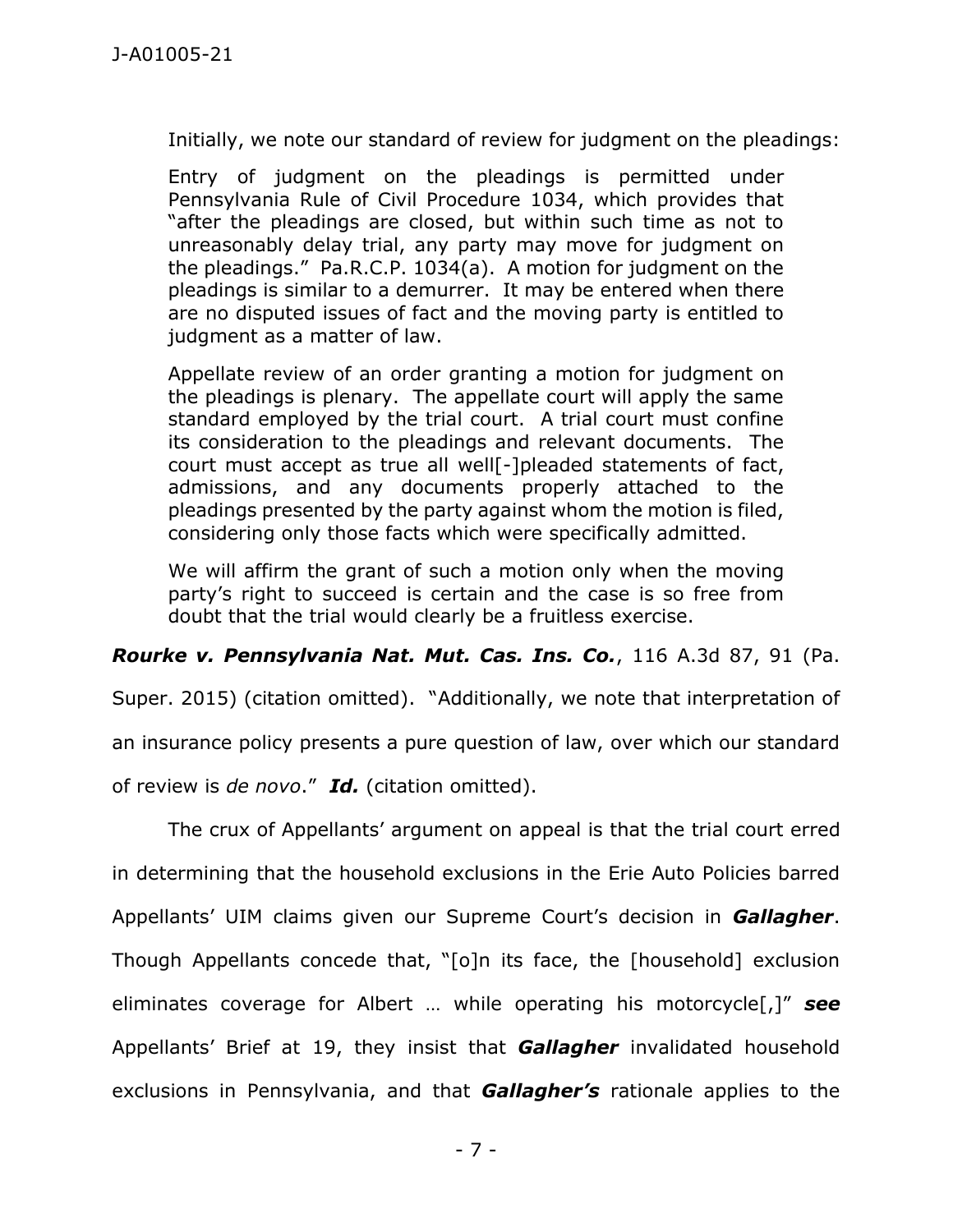issues in this case. *See id.* at 6. In addition, Appellants say that the trial court "failed to employ the methodology adopted by the Supreme Court of Pennsylvania for the evaluation of contractual [UIM] claims" because "[i]n evaluating  $[UIM]$  claims, the policies under which claims are being made  $-$  in this case the [Erie] Auto Policies — alone, are to be considered." *Id.* at 7. Thus, they aver that "[t]he elections and coverages made under any other policy, *e.g.*[,] the [Progressive] Motorcycle Policy, are irrelevant to the analysis. The [t]rial [c]ourt erred in focusing upon the [Progressive] Motorcycle Policy, thereby engaging in a faulty analysis leading to an erroneous conclusion." *Id.* Furthermore, by focusing on the Progressive Motorcycle Policy, Appellants say that the trial court "failed to consider the unambiguous policy language of the [Erie] Auto Policies. [It] wrote into the [Erie] Auto Policies provisions that simply do not exist. The [t]rial [c]ourt reasoned that stacking conclusively requires coverage under the [Progressive] Motorcycle Policy. The [Erie] Auto Policies impose no such requirement." *Id.*  at 17.

At the outset of our review, we acknowledge that this area of the law is not particularly clear and straightforward. Therefore, we take a close look at *Eichelman*, *Gallagher*, and the cases decided since *Gallagher*.

To begin, we turn our attention to *Eichelman*. As mentioned by the trial court *supra*, Eichelman was injured when his motorcycle was struck by an underinsured driver. *Eichelman*, 711 A.2d at 1007. Eichelman's motorcycle policy *did not provide UIM coverage* because he had expressly

- 8 -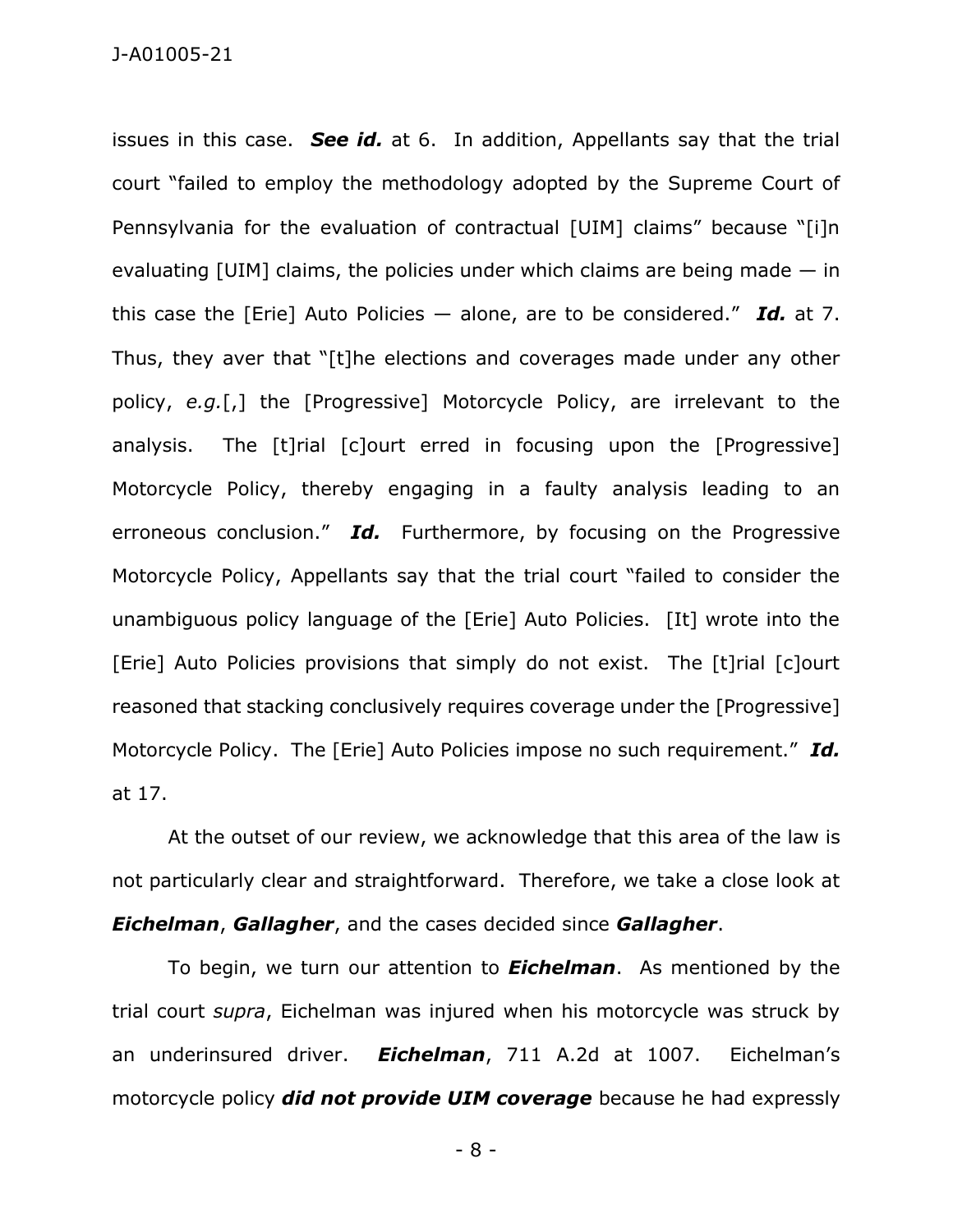waived it. *Id.* Eichelman then made claims for UIM coverage under two insurance policies maintained by members of his household, which were denied based on household exclusions in those policies. *Id.* Eichelman subsequently sought a declaratory judgment that he was entitled to benefits under those two policies and that the household exclusions in those policies — which barred UIM coverage for injuries suffered while occupying a vehicle owned by the insured or a relative but not insured for UIM coverage under those particular policies — were invalid on the basis of public policy. *Id.* at 1007, 1008. On review, our Supreme Court concluded that Eichelman could not recover under those two policies, holding that "a person who has voluntarily elected not to carry [UIM] coverage on his own vehicle is not entitled to recover [UIM] benefits from separate insurance policies issued to family members with whom he resides where clear and unambiguous 'household exclusion' language explicitly precludes [UIM] coverage for bodily injury suffered while occupying a motor vehicle not insured for [UIM] coverage." *Id.* at 1010. In reaching that determination, our Supreme Court weighed that "giving effect to the 'household exclusion' in this case furthers the legislative policy behind [UIM] coverage in the MVFRL since it will have the effect of holding [Eichelman] to his voluntary choice." *Id.* It also voiced concerns that, "[i]f [Eichelman's] position were accepted, it would allow an entire family living in a single household with numerous automobiles to obtain [UIM] coverage for each family member through a single insurance policy on one of the automobiles in the household." *Id.* It observed that, "[i]f this

- 9 -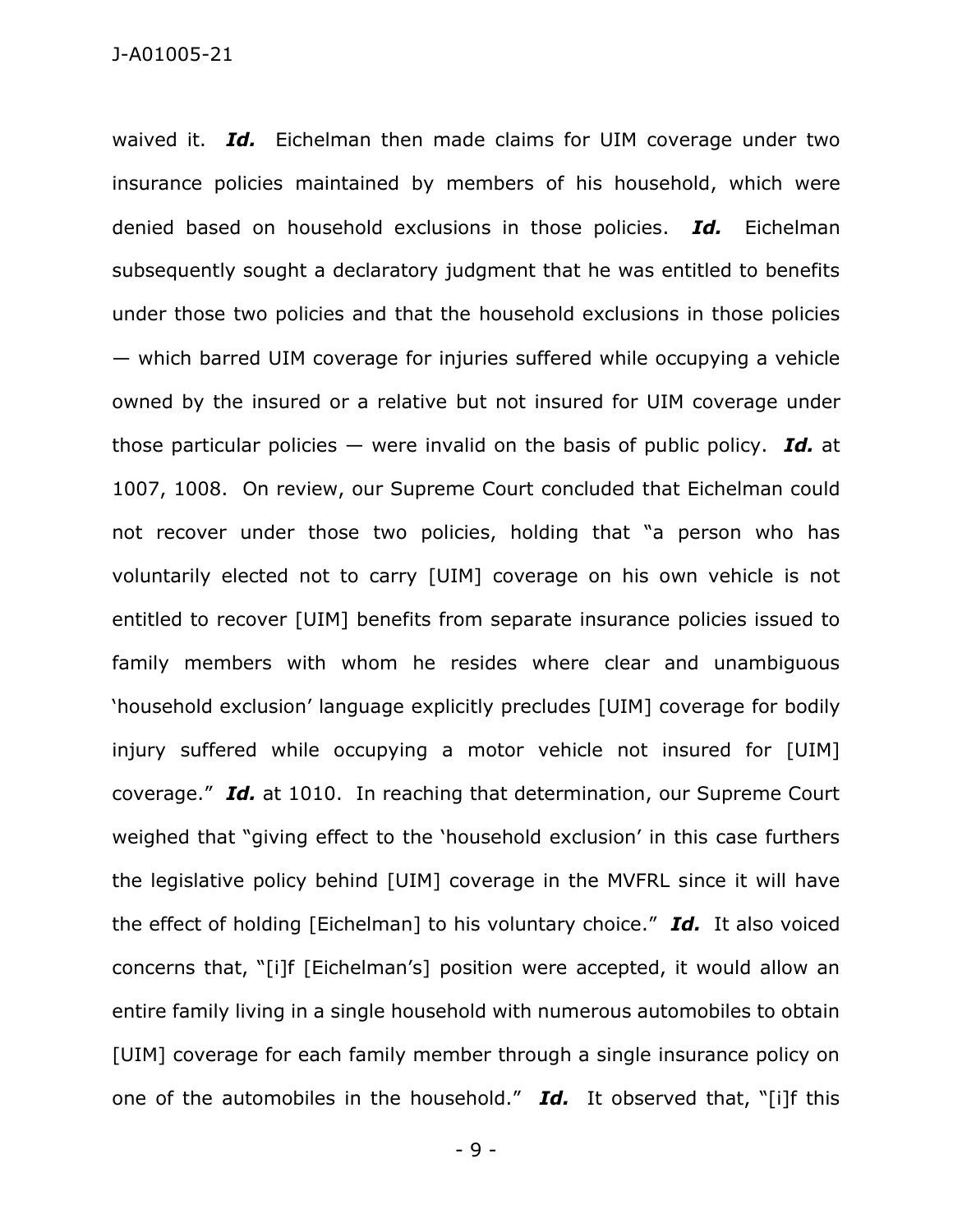J-A01005-21

result were allowed, it would most likely result in higher insurance premiums on all insureds (even those without family members living at their residence) since insurers would be required to factor expanded coverage cost into rates charged for [UIM] coverage." *Id.* 

Subsequently, in *Gallagher*, Gallagher— who suffered injuries when an underinsured motorist hit him while he was riding his motorcycle  $-$  had *stacked UIM benefits* under *both* his motorcycle policy and his auto policy. *Gallagher*, 201 A.3d at 132-33. Gallagher had purchased the two policies from GEICO Indemnity Company. *Id.* GEICO paid Gallagher the policy limits available under his motorcycle policy, but it denied his claim for stacked UIM benefits under his auto policy based on the household exclusion contained in that policy. *Id.* at 133. After litigation ensued to determine whether UIM coverage was available for Gallagher's motorcycle accident under his auto policy, our Supreme Court ascertained that the household exclusion contained in the auto policy violated Section 1738 of the MVFRL "because the exclusion impermissibly acts as a *de facto* waiver of stacked [UM] and [UIM] coverages." Id. at 132 (footnote omitted). Section 1738 addresses the stacking of UM and UIM benefits, along with how to waive such coverage, specifically providing, in relevant part, that:

**(a) Limit for each vehicle.**--When more than one vehicle is insured under one or more policies providing uninsured or underinsured motorist coverage, the stated limit for uninsured or underinsured coverage shall apply separately to each vehicle so insured. The limits of coverages available under this subchapter for an insured shall be the sum of the limits for each motor vehicle as to which the injured person is an insured.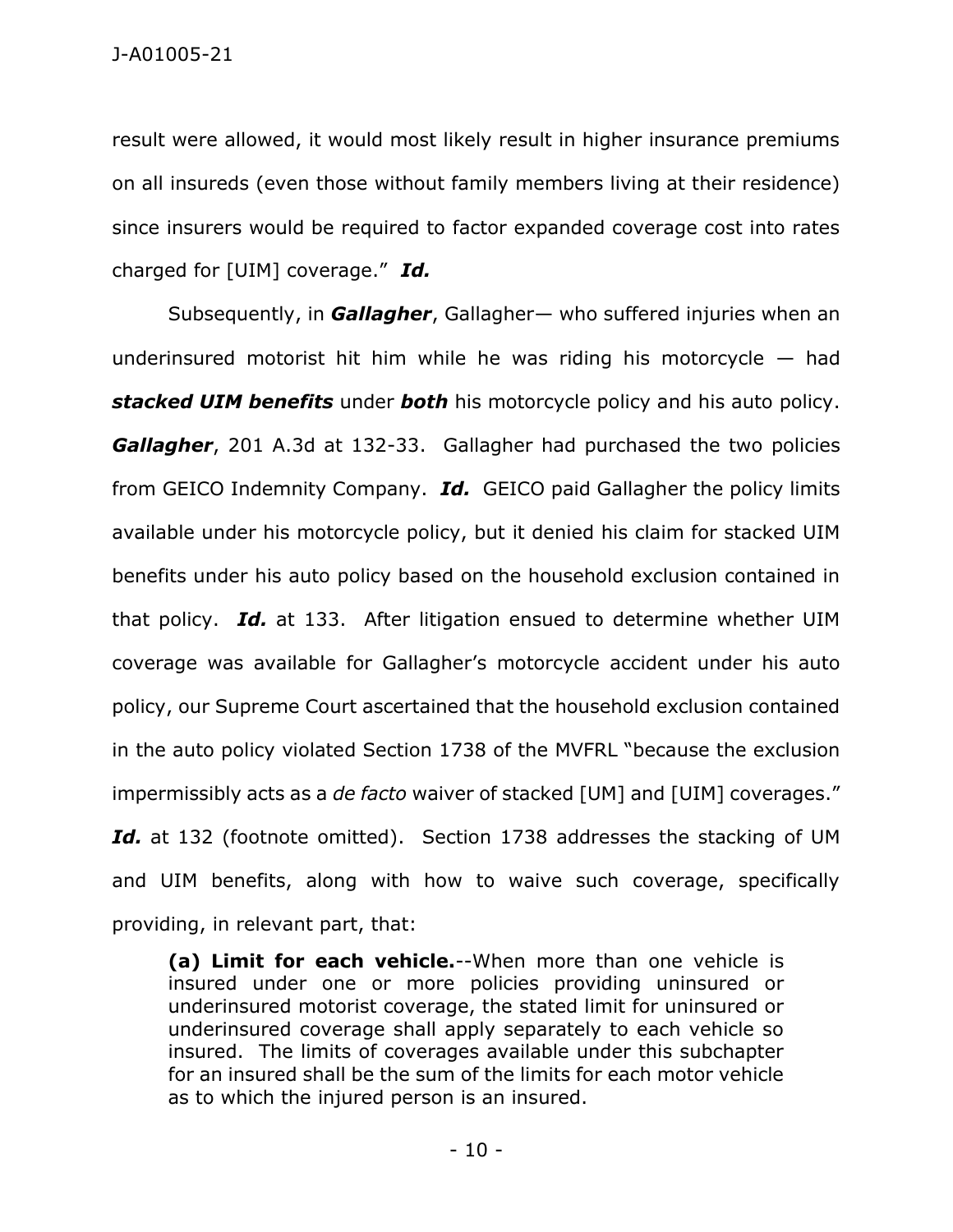**(b) Waiver.**--Notwithstanding the provisions of subsection (a), a named insured may waive coverage providing stacking of uninsured or underinsured coverages in which case the limits of coverage available under the policy for an insured shall be the stated limits for the motor vehicle as to which the injured person is an insured.

**(c) More than one vehicle.**--Each named insured purchasing uninsured or underinsured motorist coverage for more than one vehicle under a policy shall be provided the opportunity to waive the stacked limits of coverage and instead purchase coverage as described in subsection (b). The premiums for an insured who exercises such waiver shall be reduced to reflect the different cost of such coverage.

## **(d) Forms.**--

\*\*\*

(2) The named insured shall be informed that he may exercise the waiver of the stacked limits of underinsured motorist coverage by signing the following written rejection form:

## **UNDERINSURED COVERAGE LIMITS**

By signing this waiver, I am rejecting stacked limits of underinsured motorist coverage under the policy for myself and members of my household under which the limits of coverage available would be the sum of limits for each motor vehicle insured under the policy. Instead, the limits of coverage that I am purchasing shall be reduced to the limits stated in the policy. I knowingly and voluntarily reject the stacked limits of coverage. I understand that my premiums will be reduced if I reject this coverage.

\*\*\*

**(e) Signature and date.**--The forms described in subsection (d) must be signed by the first named insured and dated to be valid. Any rejection form that does not comply with this section is void.

75 Pa.C.S. § 1738(a)-(e).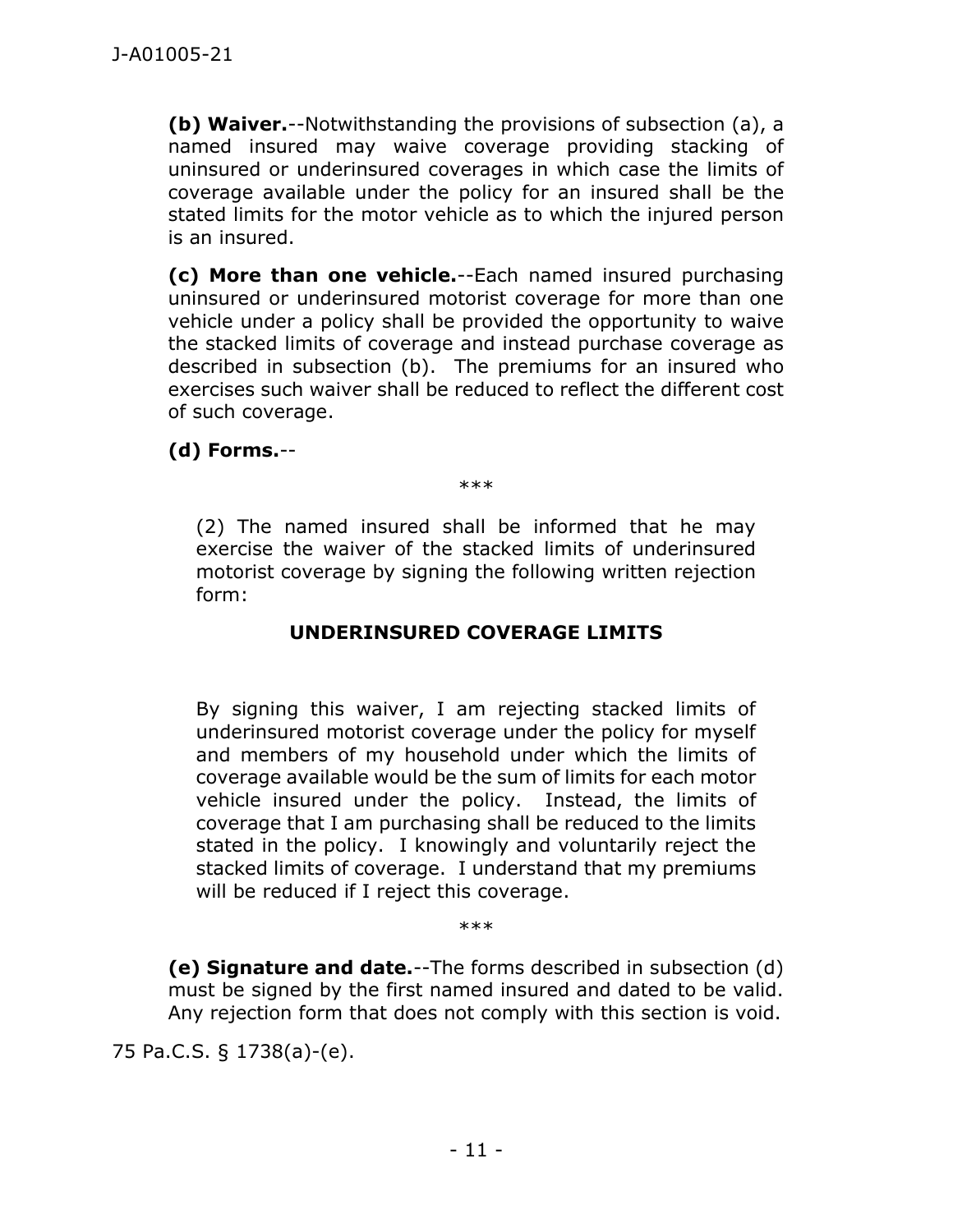In concluding that the household exclusion violated Section 1738, our

Supreme Court reasoned:

Here, it is undisputed that: (1) … the tortfeasor who caused the accident … was underinsured; (2) Gallagher did not sign the statutorily-prescribed UIM stacking waiver form for either of his GEICO policies; and (3) he would have received the UIM coverage that he bought and paid for under both of his GEICO policies pursuant to Subsection 1738(a) of the MVFRL, save for the "household vehicle exclusion" found in an amendment to the [a]utomobile [p]olicy for which no explicit, formal acknowledgement was provided. … [T]his exclusion provides as follows: "This coverage does not apply to bodily injury while occupying or from being struck by a vehicle owned or leased by you or a relative that is not insured for Underinsured Motorists Coverage under this policy."

This policy provision, buried in an amendment, is inconsistent with the unambiguous requirements [of] Section 1738 of the MVFRL under the facts of this case insomuch as it acts as a *de facto* waiver of stacked UIM coverage provided for in the MVFRL, despite the indisputable reality that Gallagher did not sign the statutorilyprescribed UIM coverage waiver form. Instead, Gallagher decided to purchase stacked UM/UIM coverage under both of his policies, and he paid GEICO premiums commensurate with that decision. He simply never chose to waive formally stacking as is plainly required by the MVFRL.

One of the insurance industries' age-old rubrics in this area of the law is that an insured should receive the coverage for which he has paid. Here, GEICO argues against this maxim by invoking the household vehicle exclusion to deprive Gallagher of the stacked UIM coverage that he purchased. This action violates the clear mandates of the waiver provisions of Section 1738. Indeed, contrary to Section 1738's explicit requirement that an insurer must receive an insured's written acknowledgement that he knowingly decided to waive UM/UIM coverage, the household vehicle exclusion strips an insured of default UM/UIM coverage without requiring an insurer to demonstrate, at a bare minimum, that the insured was even aware that the exclusion was part of the insurance policy. This practice runs contrary to the MVFRL and renders the household vehicle exclusion invalid and unenforceable. In fact, this case is a prime example of why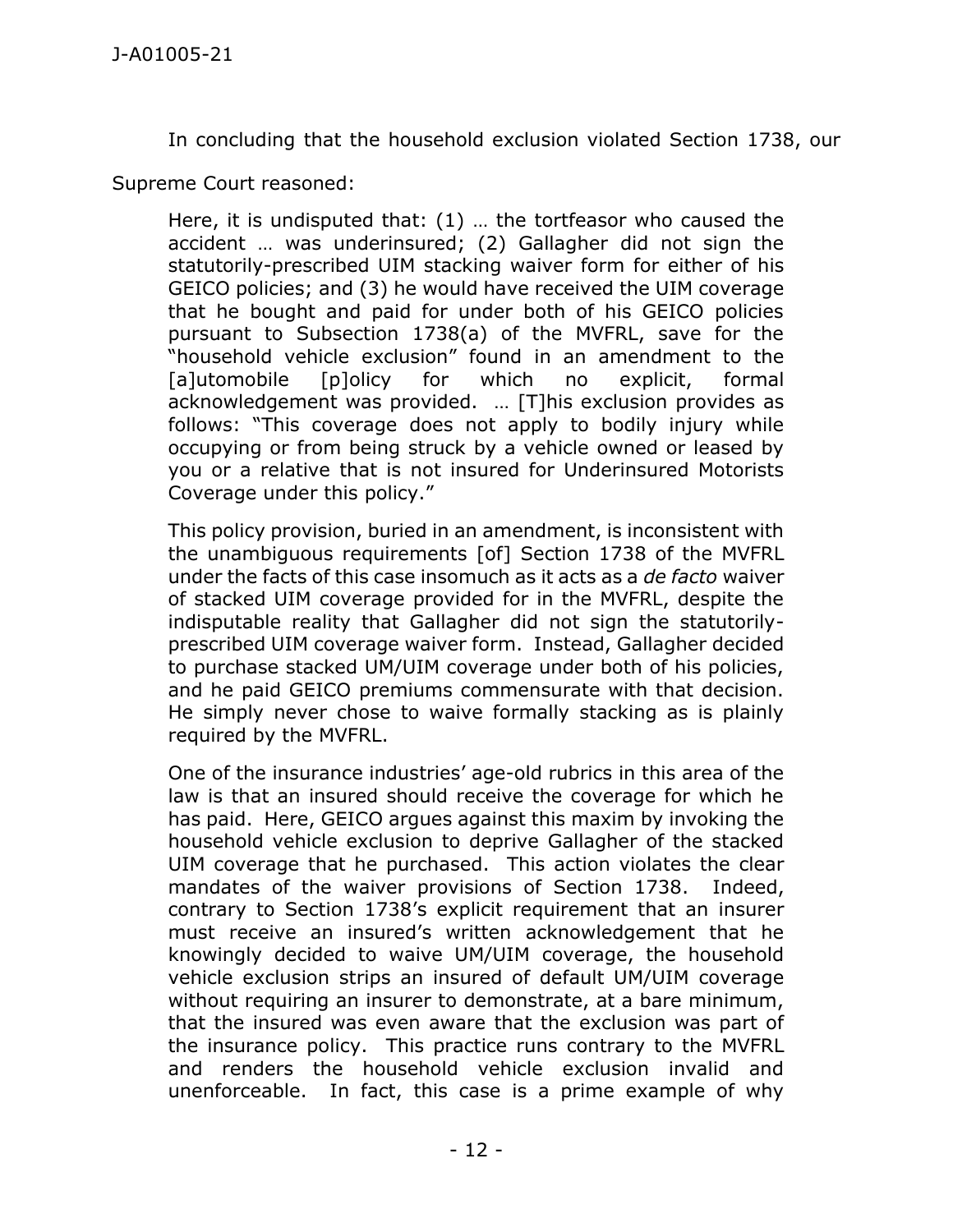household vehicle exclusions should not and cannot operate as a pretext to avoid stacking.

Often in these cases, an insurer contends that it should not have to provide stacked coverage when an insured purchases UM/UIM coverage on his motorcycle in Policy A, and then purchases UM/UIM coverage on passenger cars in Policy B. The obvious argument is that the insurer of the passenger cars is unaware of the potentiality of stacking between the car policy and the motorcycle policy. Here, however, GEICO was aware of this reality, as it sold both of the policies to Gallagher and collected premiums for stacked coverage from him. To the extent that GEICO's premium would be higher on an automobile policy because of stacking with a motorcycle policy, all GEICO has to do is quote and collect a higher premium. There simply is no reason that insurers cannot comply with the Legislature's explicit directive to offer stacked UM/UIM coverage on multiple insurance policies absent a knowing Section 1738 waiver and still be fairly compensated for coverages offered and purchased. 6

 $6$  We recognize that this decision may disrupt the insurance industry's current practices; however, we are confident that the industry can and will employ its considerable resources to minimize the impact of our holding. For example, when multiple policies or insurers are involved, an insurer can require disclosure of all household vehicles and policies as part of its application process.

For all of these reasons, we hold that the household vehicle exclusion violates the MVFRL; therefore, these exclusions are unenforceable as a matter of law.<sup>7, 8</sup>

 $<sup>7</sup>$  Additionally, the Legislature is free to alter the MVFRL to</sup> allow this type of exclusion; however, given the MVFRL's conspicuous silence regarding the household vehicle exclusion, we are bound to follow the plain language of Section 1738.

<sup>8</sup> As in every case, we are deciding the discrete issue before the Court and holding that the household vehicle exclusion is unenforceable because it violates the MVFRL. Unlike the Dissent, we offer no opinion or comment on the enforceability of any other exclusion to UM or UIM coverage or to coverage in general, including exclusions relating to racing and other inherently dangerous activities. If, at some later date, the Court is presented with issues regarding the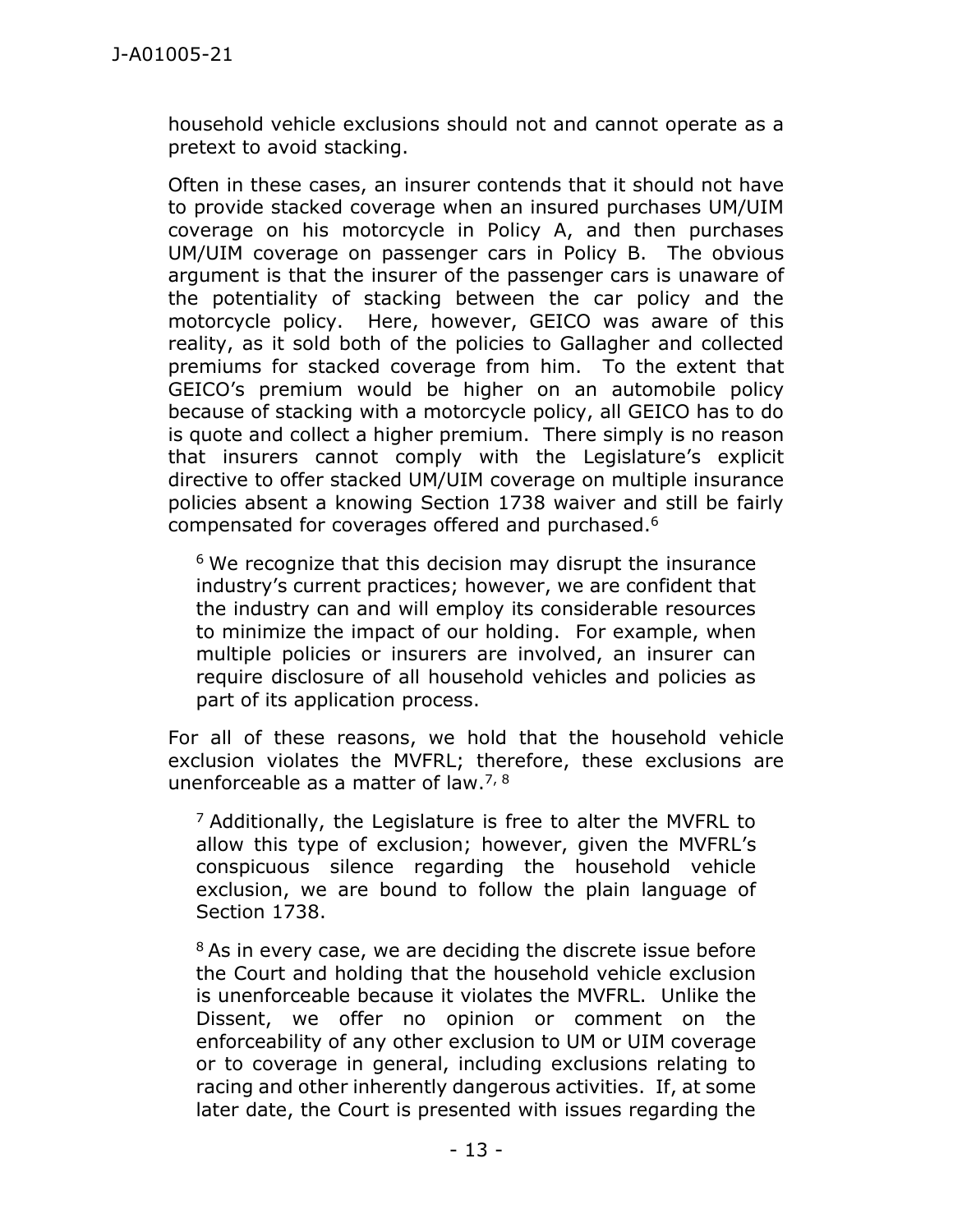validity of other UM or UIM exclusions, then we will address them at that time. Our focus here is narrow, regardless of the Dissent's lament to the contrary.

*Gallagher*, 201 A.3d at 137-38 (internal citations omitted).<sup>8</sup>

Following *Gallagher*, this Court decided *Petrie*, cited *supra* at note 7. In that case, an underinsured driver struck and killed Petrie's husband while he was riding his motorcycle. *Petrie*, 242 A.3d at 917. At the time of the accident, Petrie and her husband had purchased and were named insureds on two insurance policies through Erie and Foremost Insurance. *Id.* The Foremost policy, which insured the motorcycle, provided \$25,000 in UIM coverage. *Id.* Petrie successfully claimed UIM benefits from Foremost. *Id.*  Petrie then sought UIM benefits from the Erie policy, which covered four other vehicles and had UIM coverage limits for bodily injury of "\$100,000 per person/\$300,000 per accident-*Unstacked*." *Id.* (emphasis added). The Erie policy also included a household exclusion, which stated that "[t]his insurance does not apply to … damages sustained by 'anyone we protect' while 'occupying' or being struck by a 'miscellaneous vehicle' owned or leased by 'you' or a 'relative,' but not insured for Uninsured or Underinsured Motorists Coverage under this policy." *Id.* at 918 (citation omitted).

<sup>8</sup> We note that the Majority Opinion in *Gallagher* makes no mention of *Eichelman*. Moreover, since *Gallagher*, our High Court has discussed **Eichelman** to support the proposition that "there is a balance to be struck between [the] goal [of cost containment] and the remedial purpose of the MVFRL." *Safe Auto Ins. Co. v. Oriental-Guillermo*, 214 A.3d 1257, 1266 (Pa. 2019).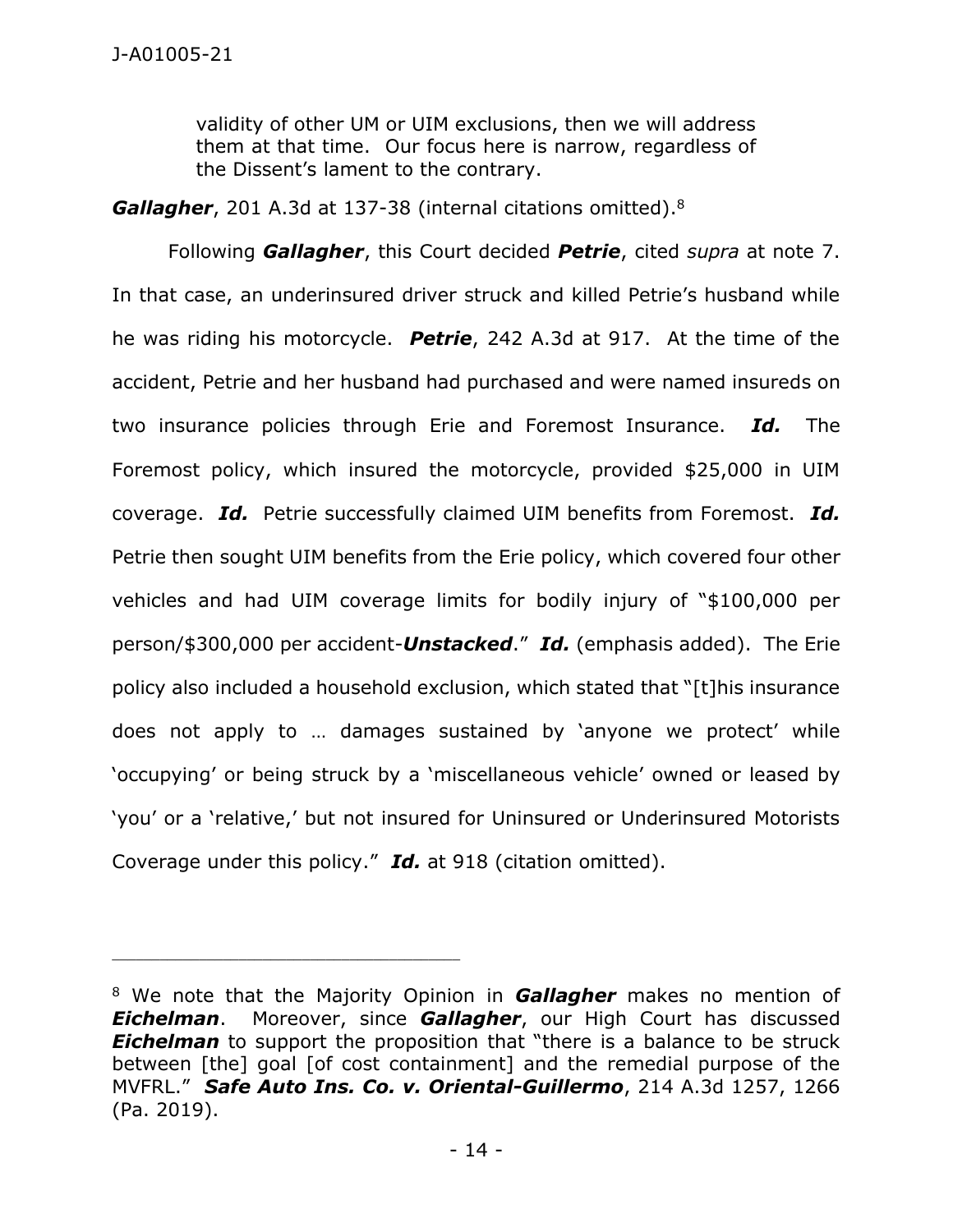After the trial court granted Erie's motion for judgment on the pleadings, determining that there was no UIM coverage available to Petrie for the motorcycle accident under the Erie policy, Petrie appealed. Upon review, this Court first ascertained that the Erie policy's stacking waiver, which Petrie's husband had signed, did not explicitly provide for inter-policy stacking, so he had not knowingly waived it. *See id.* at 918-21. This Court then considered whether the Erie policy's household exclusion nevertheless precluded coverage. After discussing *Gallagher*, this Court explained that:

Erie argues that *Gallagher* does not apply because it was a "narrow"<sup>6</sup> decision limited to its facts of that case that are not present here. They contend that, unlike in *Gallagher*, the policies here were from two different companies and the [d]ecedent did not purchase stacking in either policy. However, if it wanted the holding in *Gallagher* to be that narrow, our Supreme Court would have simply held that where you had two different stacked policies from the same insurance company, absent an express waiver conforming to Section 1738, the household exclusion provision did not prevent stacking because the insured paid for stacking in both policies.

 $6$  The contention that the decision is narrow comes from footnote 8 in the opinion where it states, "[o]ur focus here is narrow." *Gallagher*, *supra* at 138 n.8. However, that phrase was written to explain that the majority's opinion did not endanger other, non-household coverage exclusions such as "exclusions related to racing and other inherently dangerous activities" and does not narrow the scope of its holding as to the household exclusion. *Id.*

Instead of that narrow holding, our Supreme Court issued a broad holding that the household exclusion provision cannot be used to skirt the express requirement under Section 1738 that an insurer must receive an insured's written acknowledgement that he knowingly decided to waive stacked UM/UIM coverage. That holding is not limited to the facts set forth in *Gallagher*, but one that finds that the exclusion is inconsistent with the requirements of Section 1738 of knowing waiver  $-$  a holding that is applicable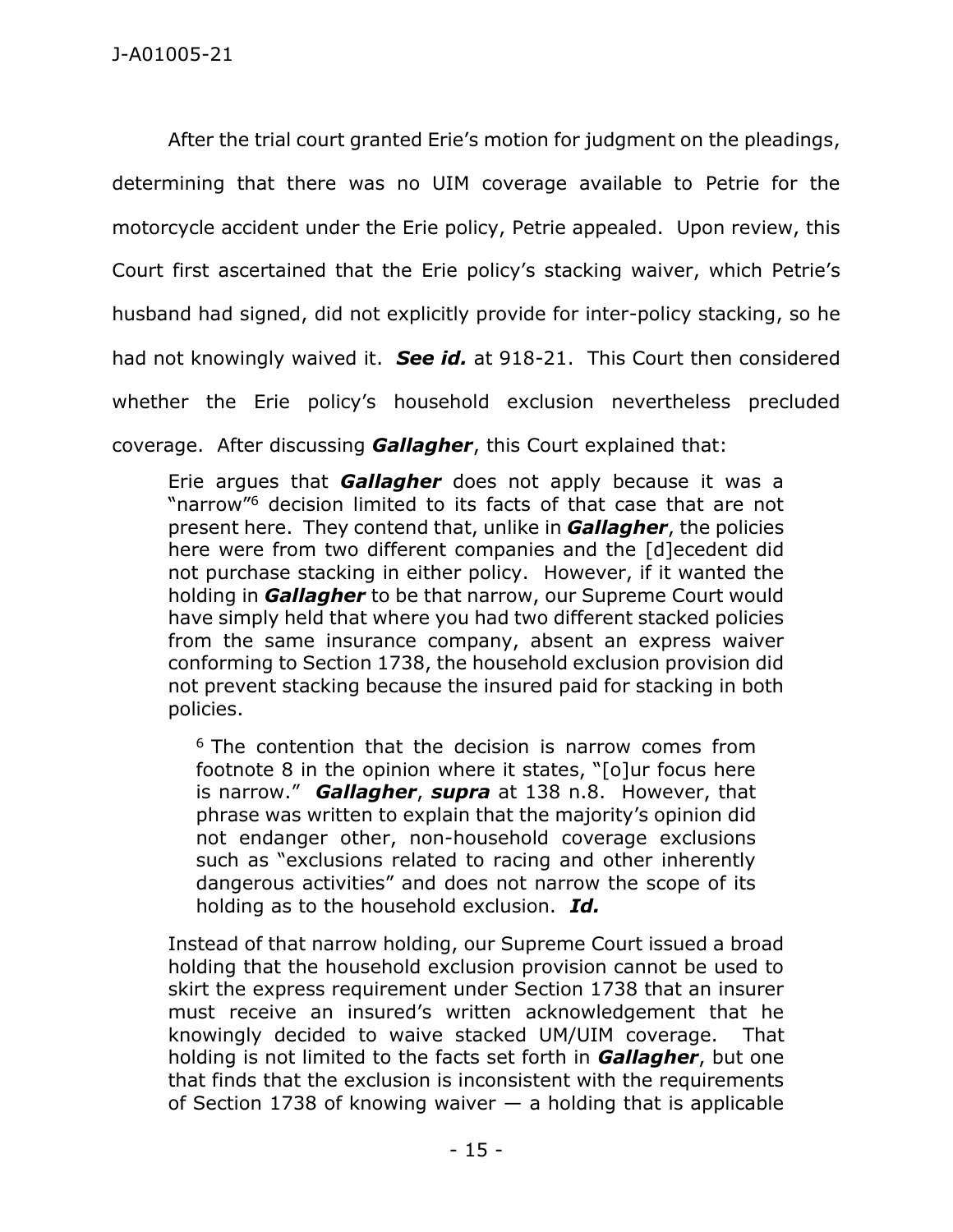to all policies for automobile insurance. Moreover, just because [the d]ecedent did not purchase stacking or the polices are from two different companies is irrelevant because Section 1738 requires a knowing waiver of stacking from whom the insurance is being obtained  $-$  in this case, Erie.

Accordingly, because *Gallagher* found the household exclusion provision inconsistent with Section 1738 of the MVFRL requirement that insureds knowingly waive stacked coverage, and … the present stacking waiver provision was not sufficient for an insured to make a knowing decision to waive stacked coverage, the trial court's grant of judgment on the pleadings is reversed and the matter is remanded to the trial court.

**Petrie**, 242 A.3d at 922 (internal citation and footnote omitted).

After *Petrie*, this Court again confronted *Gallagher* in *Erie Ins. Exch. v. King*, 246 A.3d 332 (Pa. Super. 2021). 9 In that case, an uninsured driver struck King's truck while he was driving in it with his paramour's niece, with whom King and his paramour resided. *Id.* at 333-34. King owned the truck, but it was insured under a commercial policy issued to "Night Train Express, Inc.[,]" and it did not name King, or the niece, as insureds. *Id.* at 334. King and his paramour additionally shared an Erie policy for a personal vehicle. *Id.*  After King and the niece exhausted the UM benefits available under the truck's commercial policy, they made a UM claim under the Erie policy, which contained a household exclusion and an executed stacking waiver. *Id.* Erie subsequently filed a declaratory judgment action, arguing that coverage was barred due to the household exclusion and/or King's execution of the stacking

\_\_\_\_\_\_\_\_\_\_\_\_\_\_\_\_\_\_\_\_\_\_\_\_\_\_\_\_\_\_\_\_\_\_\_\_\_\_\_\_\_\_\_\_

<sup>9</sup> We note that the decision in *King* was issued after the parties had already filed their briefs in this case, and neither party mentions *King* in their briefing to this Court.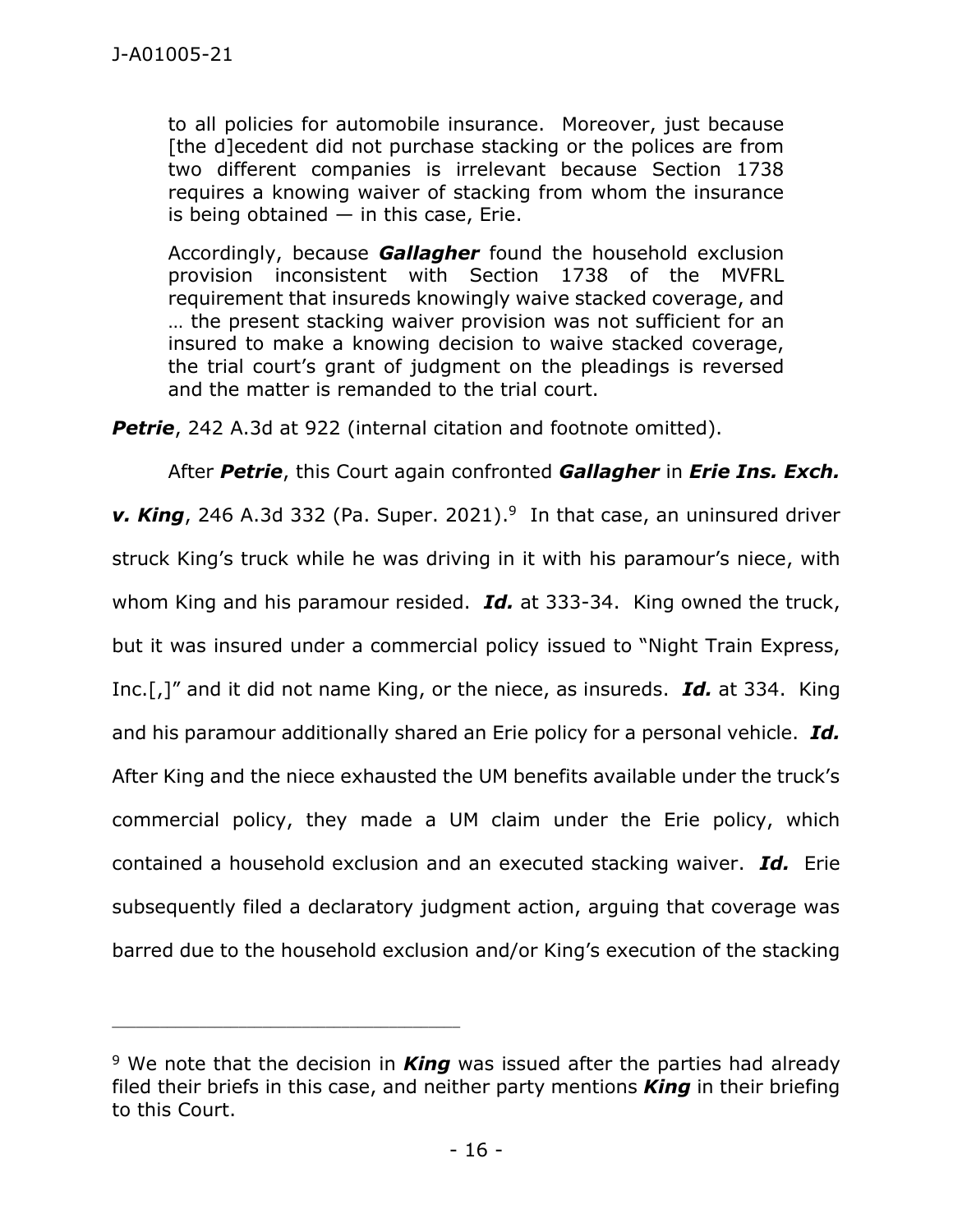waiver, and the trial court granted its motion for judgment on the pleadings. *Id.* at 334-35.

On appeal, this Court initially determined that King's execution of a stacking waiver is "irrelevant" because King and the niece cannot "'stack' benefits they receive from Erie with benefits they received from [the truck's commercial policy], where [they] are not 'insureds' under the [truck's commercial] policy." *Id.* at 339 (citations omitted). This Court then addressed their argument that the household exclusion also did not bar coverage, explaining:

Section 1731 [of the MVFRL] (governing rejection of UM coverage), provides the sole manner in which a person may reject UM coverage.[10] [King and the niece] maintain that any deviation from the rejection form set forth in Section 1731 requires an insurance company to provide UM coverage even where an insured did not pay for such coverage. [King and the niece] insist that under *Gallagher*, the household exclusion cannot be used as a *de facto* rejection of UM benefits where Section 1731 provides the exclusive means for a rejection of UM benefits to occur. [King and the niece] emphasize that premiums were paid to Erie for UM coverage, and Erie should not be able to deprive its insureds of the benefit of that which was purchased. Specifically, [King and the niece] contend: "If under *Gallagher*, the household vehicle exclusion is an invalid means to waive the stacking of [UM] coverage, it should certainly be an invalid means to reject [UM] coverage. There is no reason to draw a distinction."

*King*, 246 A.3d at 339-40 (internal citation and footnote omitted).

\_\_\_\_\_\_\_\_\_\_\_\_\_\_\_\_\_\_\_\_\_\_\_\_\_\_\_\_\_\_\_\_\_\_\_\_\_\_\_\_\_\_\_\_

<sup>&</sup>lt;sup>10</sup> In short, Section 1731 mandates that UM/UIM coverage be offered to insureds and explains that insureds may reject such coverage by signing a specific written rejection form. 75 Pa.C.S. § 1731. Further, Section 1731(c.1) states that "[a]ny rejection form that does not specifically comply with this section is void. If the insurer fails to produce a valid rejection form, uninsured or underinsured coverage, or both, as the case may be, under that policy shall be equal to the bodily injury liability limits." 75 Pa.C.S. § 1731(c.1).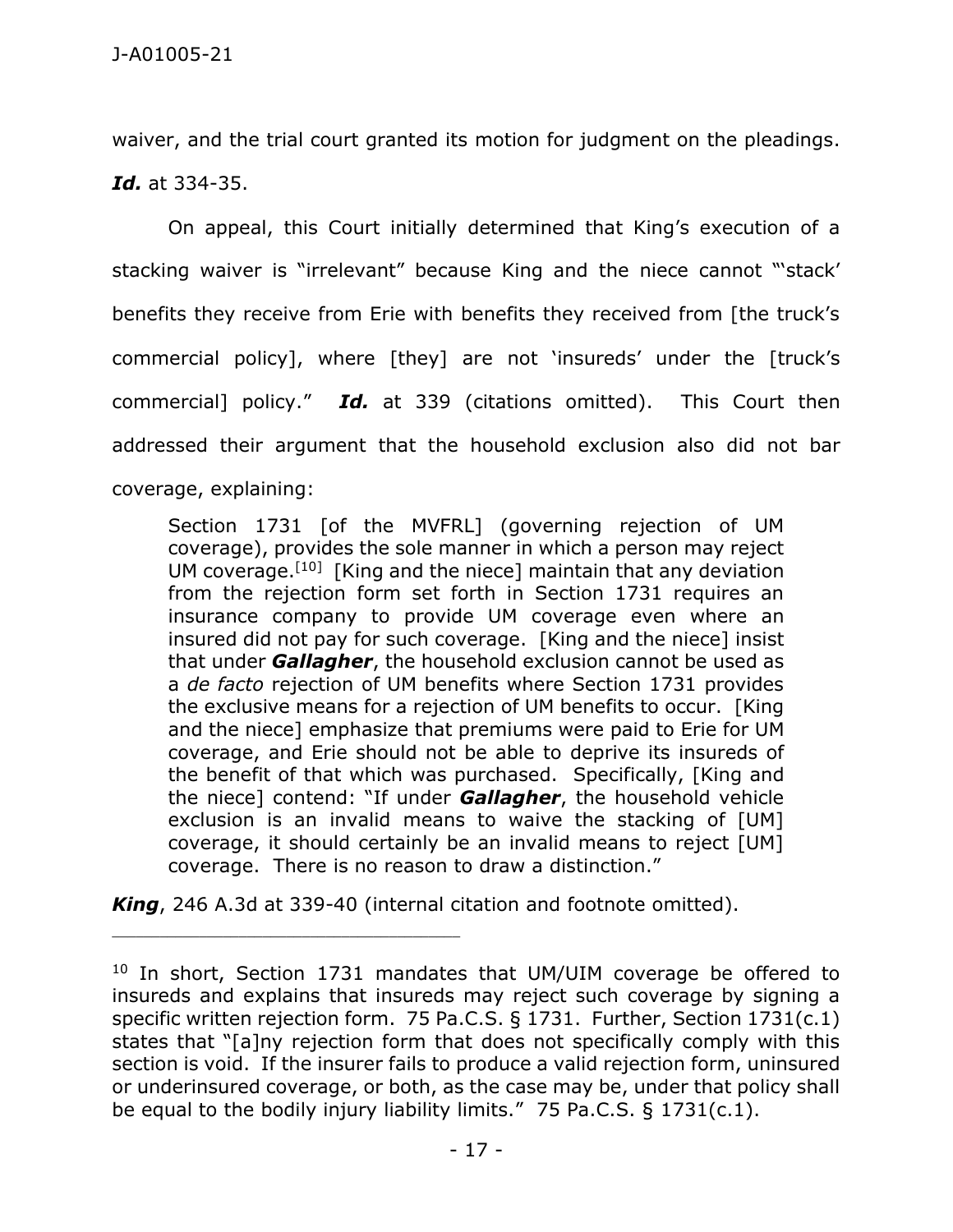This Court rejected this argument, deeming it undeveloped and holding

that "*Gallagher* does not bar applicability of the household exclusion in this

case." *Id.* at 343. We noted that:

[W]e have already decided that stacking under Section 1738 is not implicated under these facts, where [King and the niece] were guest passengers and not "insureds" under the [commercial] policy covering the [truck] involved in this accident. *We reiterate that because [King and the niece] were not "insureds" under the [truck's commercial] policy, there is no UM coverage on which to "stack" the Erie policy.* Thus, the holding in *Gallagher* — that a household exclusion cannot circumvent the clear requirements of a rejection of stacking set forth in Section  $1738 -$  is not directly applicable here.

Id. at 341 (internal citations omitted; emphasis added). Furthermore, in

doing so, the *King* Court distinguished *Petrie*, recognizing that,

in *Petrie*, … this Court interpreted *Gallagher* as a "broad holding that the household exclusion provision cannot be used to skirt the express requirement under Section 1738 that an insurer must receive an insured's written acknowledgment that he knowingly decided to waive stacked UM/UIM coverage" and stated that **Gallagher** "is not limited to [its] facts..., but one that finds that the [household] exclusion is inconsistent with the requirements of Section 1738 of knowing waiver  $-$  a holding that is applicable to all policies for automobile insurance." *Petrie*, *supra* at 922 (explaining that just because [the] insured did not purchase stacking, or that policies are from two different companies is irrelevant because Section 1738 requires knowing waiver of stacking from whom insurance is being obtained). Although this Court interpreted *Gallagher* broadly *as applied to Section 1738*, this Court did not consider or decide *Gallagher's* applicability with respect to Section 1731. *See id.* 

Id. at 342 n.8 (emphasis in original). Based on the foregoing, this Court

affirmed the trial court's order granting Erie's motion for judgment on the

pleadings.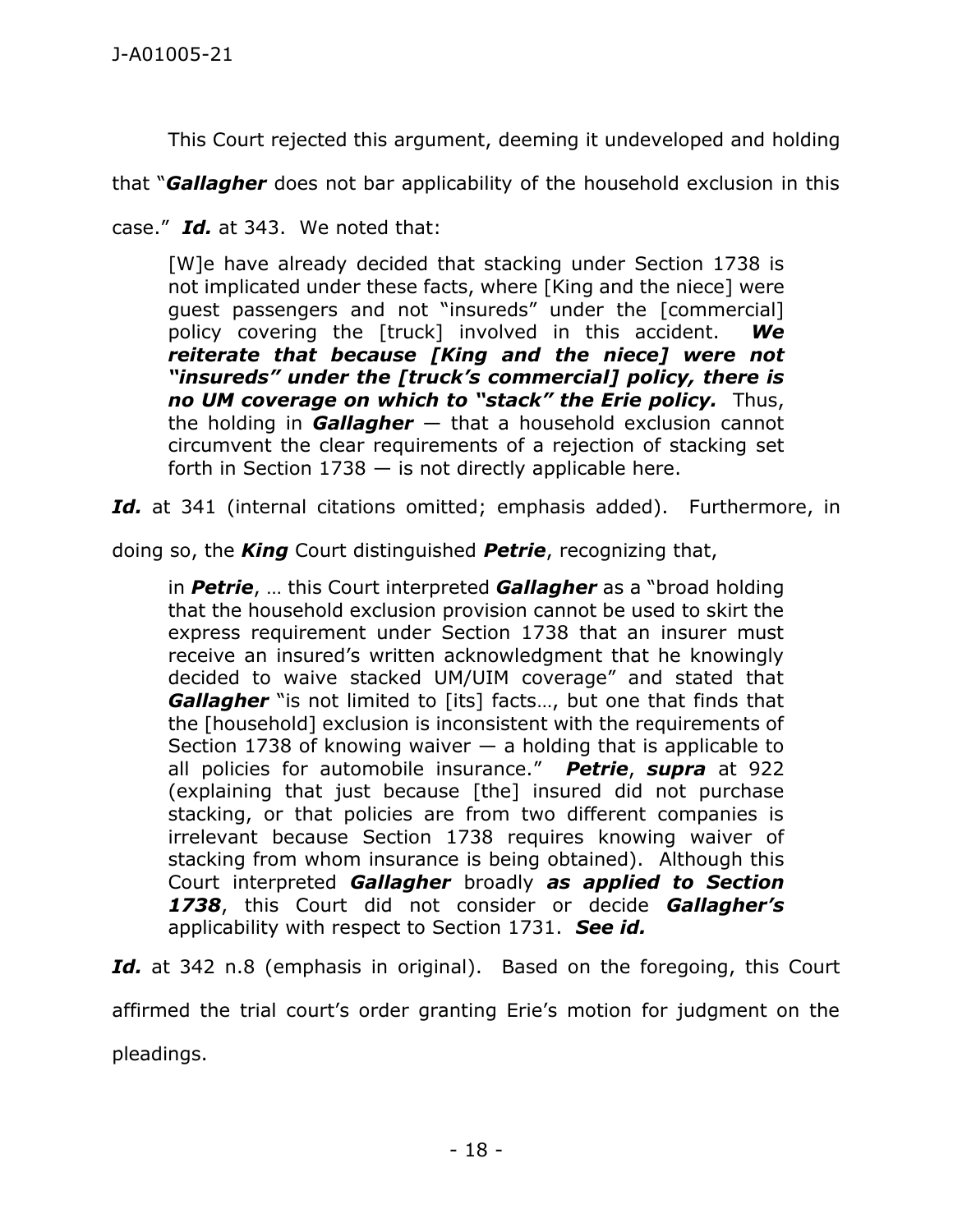## J-A01005-21

In light of the above-stated case law, *Gallagher* does not seem to invalidate household exclusions in *all* cases, despite Appellants' suggestions to the contrary.<sup>11</sup> Instead, **Gallagher** has been interpreted by this Court to hold that a household exclusion cannot be used to evade Section 1738's explicit requirements for waiving stacking. Thus, the next question for us to decide is whether stacking and Section 1738 are implicated in this case, which would trigger applying the rule set forth in *Gallagher*.

Appellants contend that the rationale of *Gallagher* applies because the Erie Auto Policies "provided stacked coverage, the factual predicate for the application of *Gallagher*." Appellants' Brief at 21. They argue that "[t]he household exclusion eliminated the stacking benefit provided by the policy without any knowing waiver by the named insured. Thus, the *Gallagher*  decision applies in this case." *Id.* 

Erie, on the other hand, says that stacking, Section  $1738 -$  and consequently *Gallagher* — are irrelevant to this matter. Instead, Erie maintains that *Eichelman* applies. It contends:

*Eichelman*, like this case, doesn't involve two UIM policies being stacked. *Eichelman*, like this case, involves no coverage on the host vehicle at all. *Eichelman*, like this case, only involves coverage on household policies. Thus, there is no host-vehicle UIM policy "to stack" on top of. As a consequence, "stacking" is not at issue and [Section] 1738 is not relevant or applicable to

\_\_\_\_\_\_\_\_\_\_\_\_\_\_\_\_\_\_\_\_\_\_\_\_\_\_\_\_\_\_\_\_\_\_\_\_\_\_\_\_\_\_\_\_

<sup>11</sup> *See* Appellants' Brief at 9 ("The Supreme Court invalidated household exclusions in *Gallagher*…."); *id.* at 11 ("In *Gallagher*…, the Supreme Court invalidated household exclusions in auto policies in Pennsylvania."); *id.* at 19 ("In *Gallagher*…, the Supreme Court found that household exclusions in automobile policies in Pennsylvania are invalid and unenforceable.").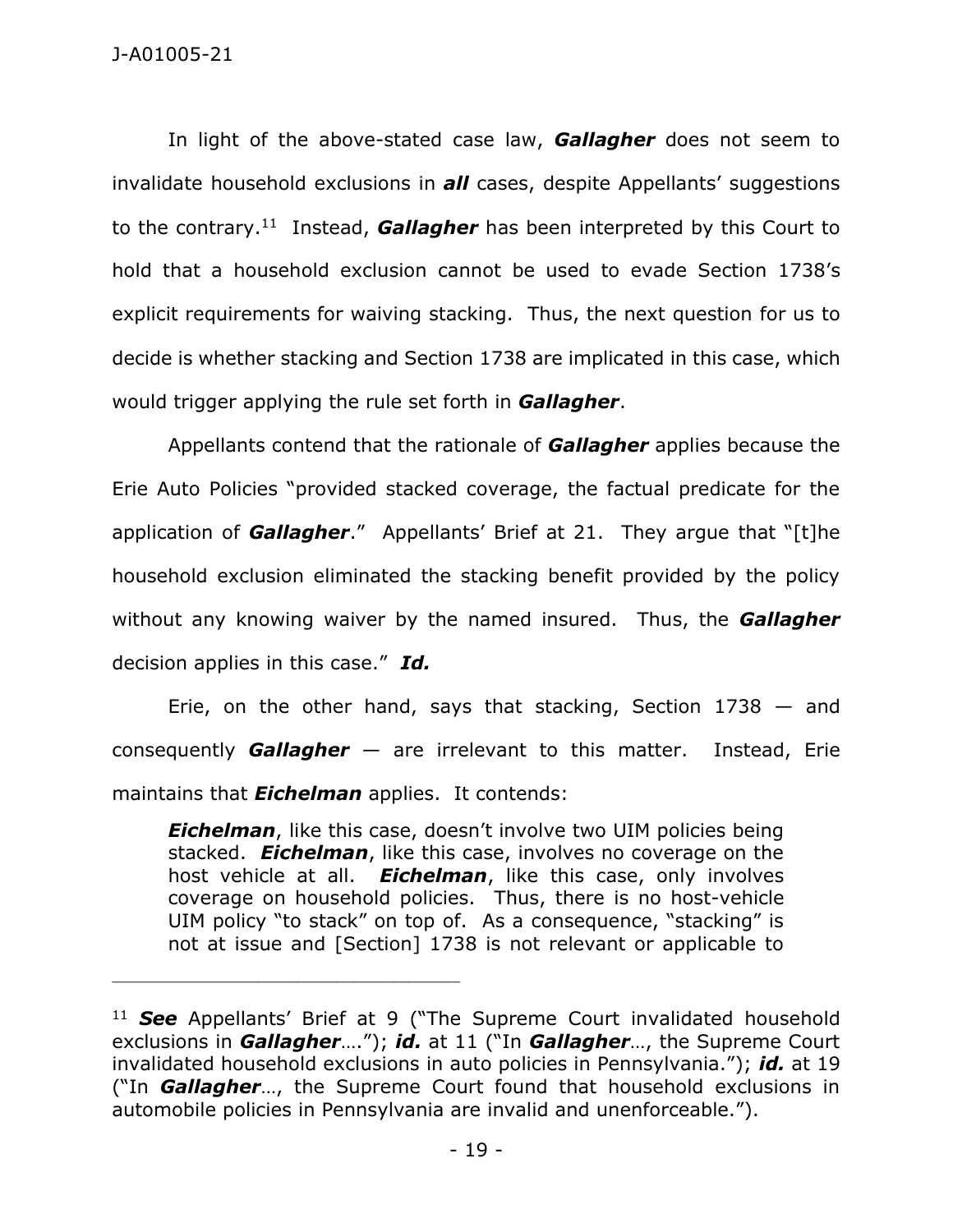this case at all. This is precisely the reason why *Eichelman* never cited [Section] 1738, and *Gallagher* never cited *Eichelman*.

Erie's Brief at 19 (footnote omitted).

Additionally, Erie directs our attention to *Dunleavy v. Mid-Century Ins. Co.*, 460 F.Supp.3d 602 (W.D. Pa. 2020), which it claims has identical facts and arguments as the case *sub judice*. Erie's Brief at 22-23.<sup>12</sup> In **Dunleavy**, a husband and wife were riding a motorcycle when they were struck by an underinsured driver, leaving them seriously injured. *Id.* at 605- 06. The motorcycle was insured through Progressive, and the husband had rejected UIM coverage under that policy. *Id.* at 606. Additionally, the couple had a separate auto policy from Mid-Century Insurance Company that insured two other vehicles, but not the motorcycle. *Id.* The couple did not sign the statutorily prescribed waiver form to reject stacking in the Mid-Century policy. Id. at 607. The Mid-Century policy also had a household exclusion, which stated that UIM coverage does not apply "[t]o bodily injury sustained by you or any family member while occupying or when struck by any motor vehicle owned by you or any family member which is not insured for this coverage under any similar form." *Id.* at 606 (citation omitted). When the couple sought UIM coverage under the Mid-Century policy, Mid-Century told them they were not entitled to UIM coverage because "the [motorcycle] [they] were

<sup>&</sup>lt;sup>12</sup> "While we recognize that federal district court cases are not binding on this [C]ourt, Pennsylvania appellate courts may utilize the analysis in those cases to the extent we find them persuasive." *Umbelina v. Adams*, 34 A.3d 151, 159 n.2 (Pa. Super. 2011) (citations omitted). We also are mindful that *Dunleavy* was decided before this Court issued its opinions in *Petrie* and *King*.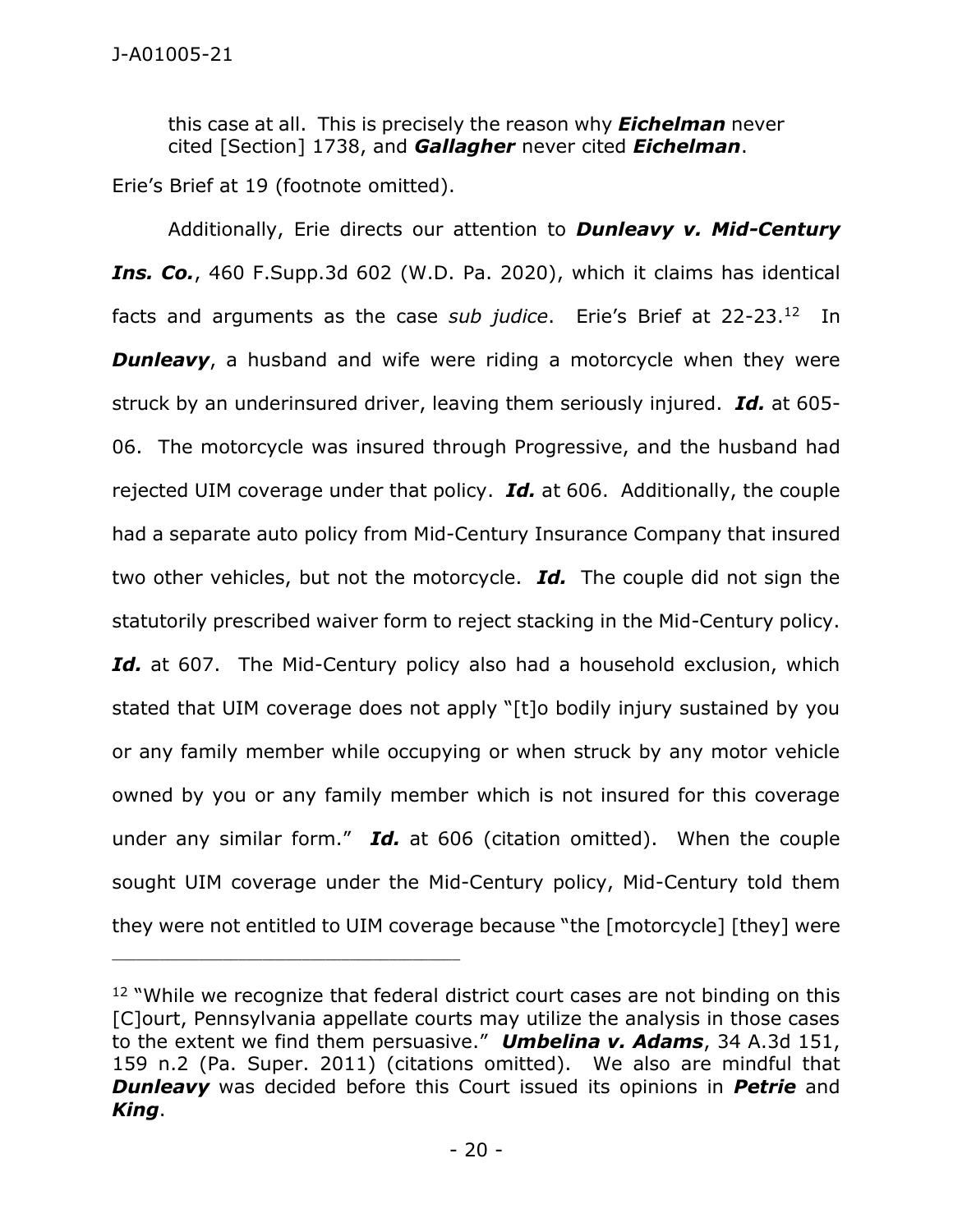occupying is owned by [them], [they] did not list it on [their] Mid-Century policy, and [they] did not elect Uninsured/Underinsured Motorist Coverage on the policy through Progressive[.]" *Id.* (citation omitted; some brackets added). After our Supreme Court decided *Gallagher*, the couple sued Mid-Century, alleging, *inter alia*, that Mid-Century's reliance on the household exclusion to deny UIM coverage violated the new rule of law established by **Gallagher.** Id. Mid-Century subsequently filed a counterclaim for declaratory judgment regarding the appropriateness of its denial decision, and later a motion for judgment on the pleadings. *Id.* 

Before the district court, the couple argued that, "under *Gallagher*, Mid-Century can't use the household vehicle exclusion to deny them the benefit of stacking their [UIM] benefits in the Mid-Century policy[,]" and that "the only way they could be validly denied the benefit of stacking their [UIM] coverage is if they signed a statutorily prescribed waiver form, which they never did." *Id.* at 607. In response, Mid-Century contended that "*Gallagher* is inapplicable because this isn't a stacking case at all[,]" and asserted that the couple has "no [UIM] coverage with which to stack their Mid-Century policy." Id. (citation and internal quotation marks omitted). Instead, Mid-Century claimed that the couple was "trying to use the Mid-Century [policy] to establish [UIM] coverage in the first instance." *Id.* at 605. The district court sided with Mid-Century, reasoning:

When a policyholder buys [UIM] coverage for several vehicles, within or across policies, the law authorizes the policyholder to stack the per-vehicle limits of all that coverage that the

- 21 -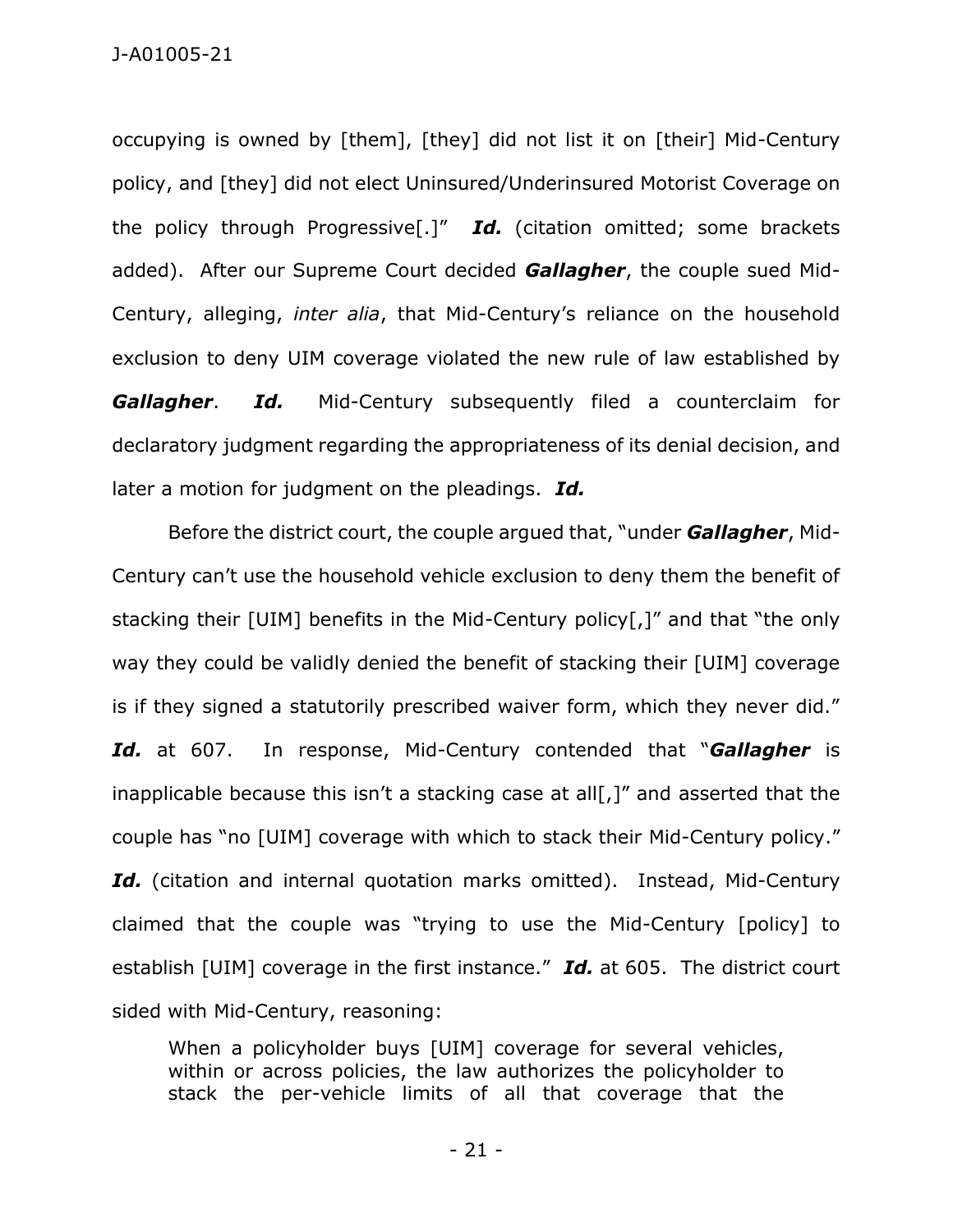policyholder bought. *Gallagher*, 201 A.3d at 137. An insurer cannot insert an exclusion in the policy that effectively prevents the stacking of limits of covered vehicles by saying there is no coverage for some of those vehicles. *Id.* at 138. But this rationale is predicated on the policyholder buying [UIM] coverage on every vehicle to stack the benefits. That's the fundamental idea behind stacking — the policyholder stacks limits of coverage that he or she paid for. *Id.* ("Gallagher decided to purchase stacked UM/UIM coverage under both of his policies, and he paid GEICO premiums commensurate with that decision."). If the vehicle involved in the accident doesn't have [UIM] coverage, then the policyholder can't stack anything on top of it because the policyholder hasn't paid for that privilege.

Here, [the couple] concede that [the husband] validly waived [UIM] coverage on his Progressive policy for the motorcycle. So, there is no [UIM] coverage on which to "stack" the Mid-Century policy. Because there is no [UIM] coverage for the motorcycle under the Progressive policy, [the couple has] not properly framed the question for this [c]ourt. The question is not whether [the couple] may stack the Mid-Century policy, but whether [the couple is] entitled to [UIM] coverage under that policy in the first instance. For that question, neither Section 1738 nor *Gallagher* are relevant.

\*\*\*

*Dunleavy*, 460 F.Supp.3d at 608, 609 (internal citation omitted).

The district court then determined that the couple did not buy UIM

coverage for their motorcycle from Mid-Century, and it addressed the vitality

of *Eichelman* following *Gallagher*, opining:

The relevant provision of the MVFRL to this dispute is Section 1731, which generally governs the purchase of [UIM] coverage. *Gallagher* does not affect the application of that statute to the facts here. Rather, it is the Pennsylvania Supreme Court's decision in *Eichelman* … that controls.

\*\*\*

*Gallagher* did not overrule *Eichelman* because the two cases "are not in conflict." Indeed, the Pennsylvania Supreme Court has even cited *Eichelman* approvingly in a case after *Gallagher*.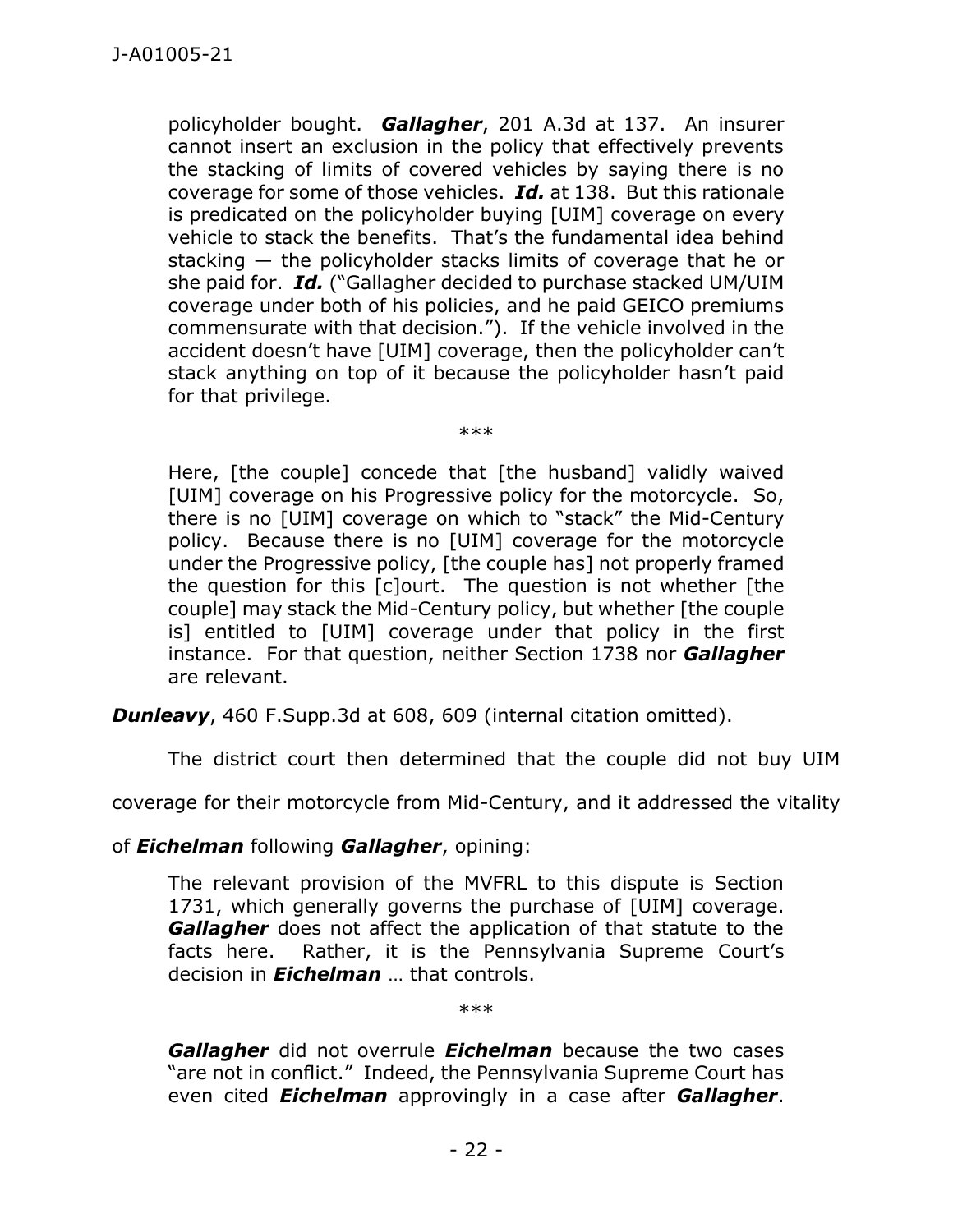*See* … *Oriental-Guillermo*, [cited *supra*, note 8]. Thus, *Eichelman* remains good law and controls the result here.

As in *Eichelman*, [the husband] waived [UIM] coverage for his motorcycle policy. And, as in *Eichelman*, [the couple is] trying to obtain [UIM] coverage under a separate policy. That policy, however, clearly states that [UIM] coverage will not apply "[t]o bodily injury sustained by you or any family member while occupying or when struck by any motor vehicle owned by you or any family member which is not insured for this coverage under any similar form." The motorcycle was an "owned" vehicle that was not insured under the Mid-Century policy. As a result, [the couple] are not entitled to [UIM] coverage under the Mid-Century policy.

Id. at 609, 610 (internal citation omitted).

After considering the relevant case law and the arguments of the parties, we agree with Erie and the trial court that stacking and Section 1738 are not implicated in this case. In *Eichelman*, *King*, and *Dunleavy*, stacking was either not discussed or determined to be irrelevant because those individuals who did not have UM/UIM coverage under their host-vehicle policies did not have the requisite UM/UIM coverage on which to stack other household policies with UM/UIM benefits. Similarly, here, Albert's Progressive Motorcycle Policy does not have UIM coverage on which to stack the Erie Auto Policies' UIM benefits. Instead, like the people in *Eichelman* and *Dunleavy*, Albert is using the Erie Auto Policies to procure UIM coverage in the first place.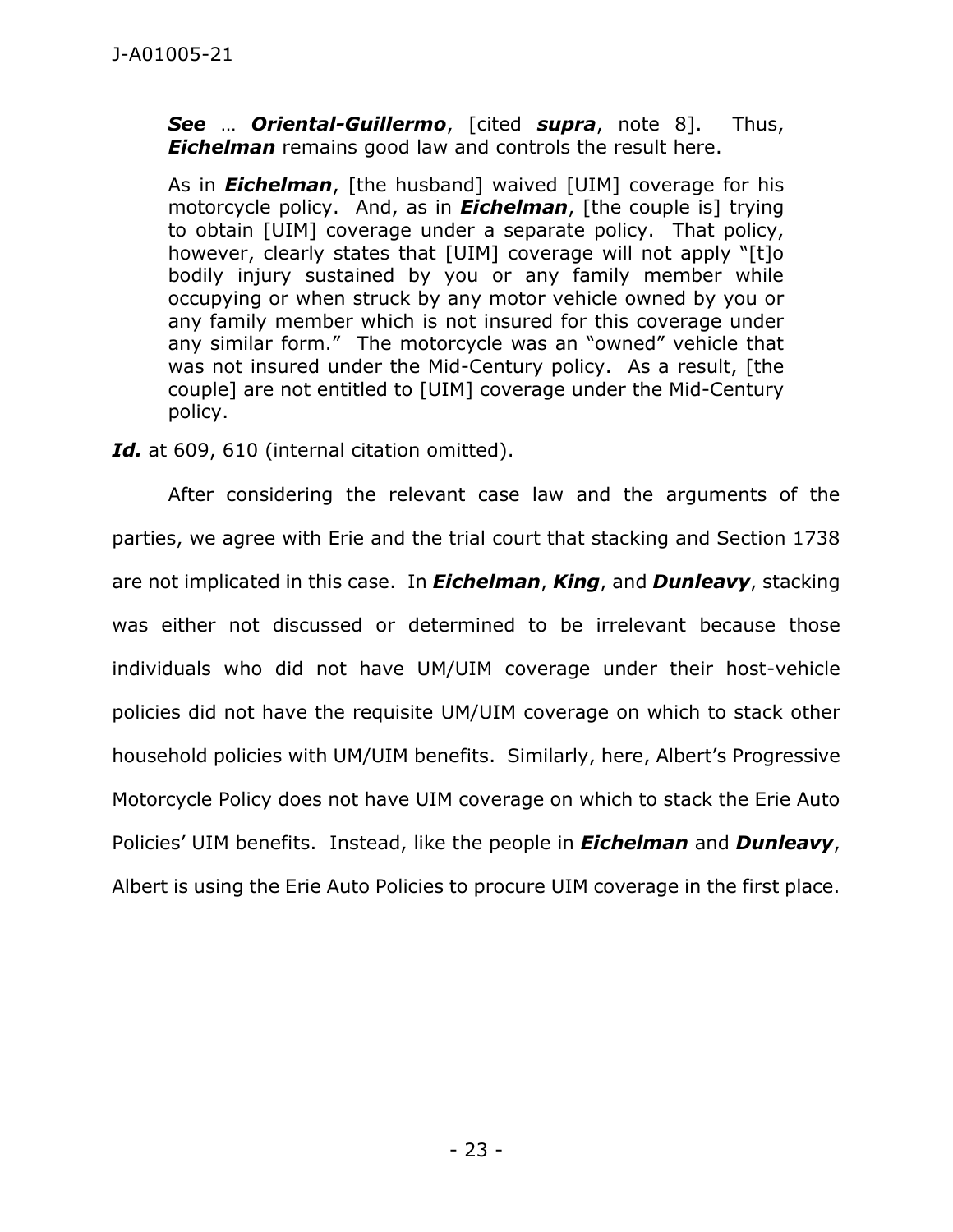Therefore, this is not a stacking case, and the rationale of *Gallagher* does not apply. 13, 14

As we have already determined that *Gallagher* only invalidated household exclusions in cases where they are used to circumvent Section 1738's specific requirements for waiving stacking, we cannot agree with Appellants that *Eichelman* has been overruled and/or does not control here. Accordingly, we apply *Eichelman's* principle that a clear and unambiguous household exclusion is enforceable where the insured was operating a vehicle at the time of the accident that was covered by a separate policy not providing the insured with UM/UIM coverage because the insured had voluntarily, and validly, waived such coverage. Thus, the household exclusions in the Erie Auto Policies are enforceable to preclude Appellants from recovering UIM benefits. No relief is due.

Order affirmed.

\_\_\_\_\_\_\_\_\_\_\_\_\_\_\_\_\_\_\_\_\_\_\_\_\_\_\_\_\_\_\_\_\_\_\_\_\_\_\_\_\_\_\_\_

Judge Strassburger did not participate in the consideration or decision of this case.

<sup>&</sup>lt;sup>13</sup> We agree with the trial court's observation that, "[h]ad Albert purchased UIM coverage under his Progressive Motorcycle Policy, this case would fall squarely within the factual scenario addressed in *Gallagher*[,] but … that is not the situation before the [c]ourt." TCO at 2 n.2.

 $14$  Because this is not a stacking case, we disagree with Appellants' arguments that our review must be limited to the policy under which the claim is being made, *i.e.*, the Erie Auto Policies, and that the UIM coverage provided by the Progressive Motorcycle Policy is wholly irrelevant. The *Eichelman*, *King*, and **Dunleavy** Courts all considered the UM/UIM coverage provided by, and the named insureds listed in, the host-vehicle policies.